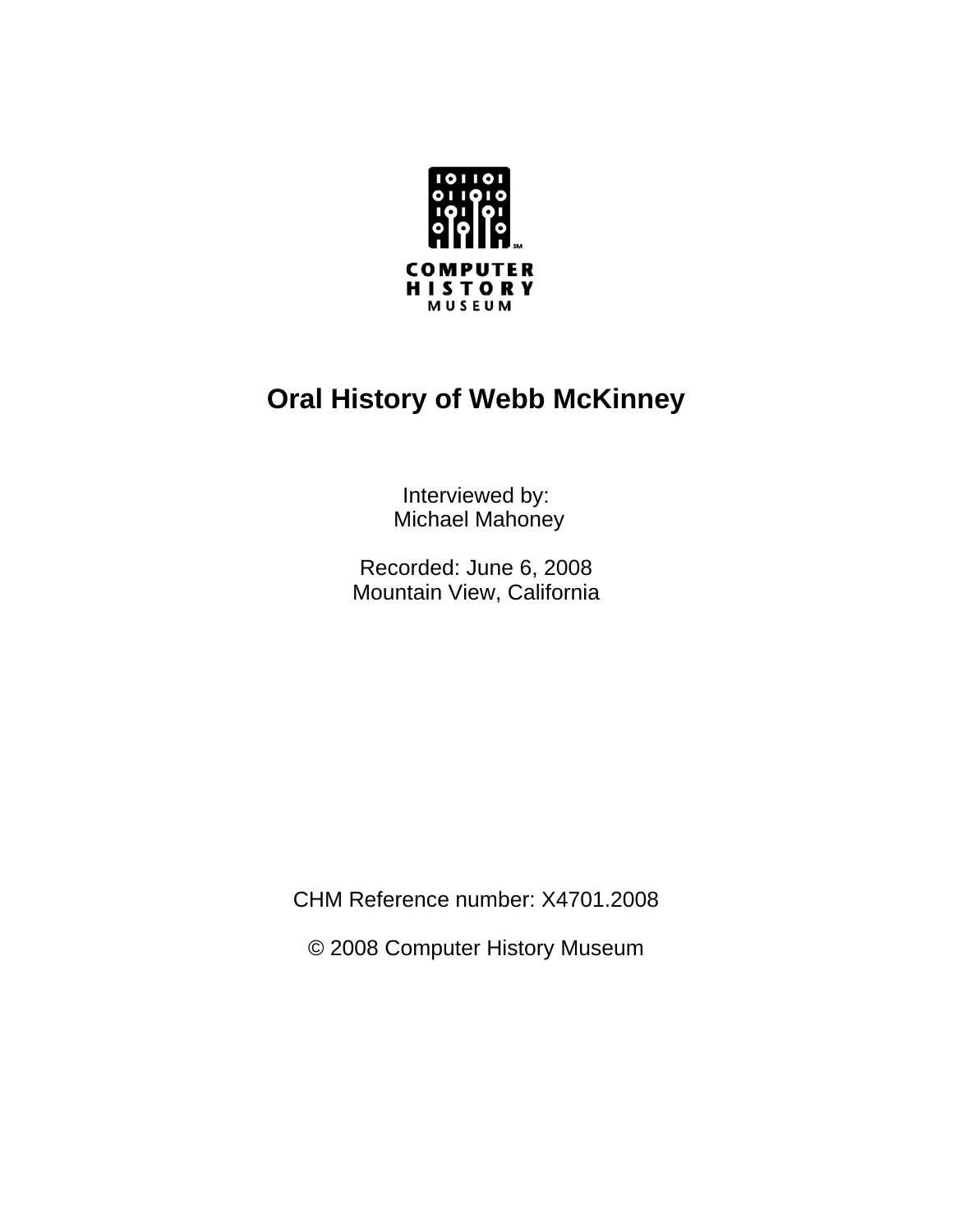# **Table of Contents**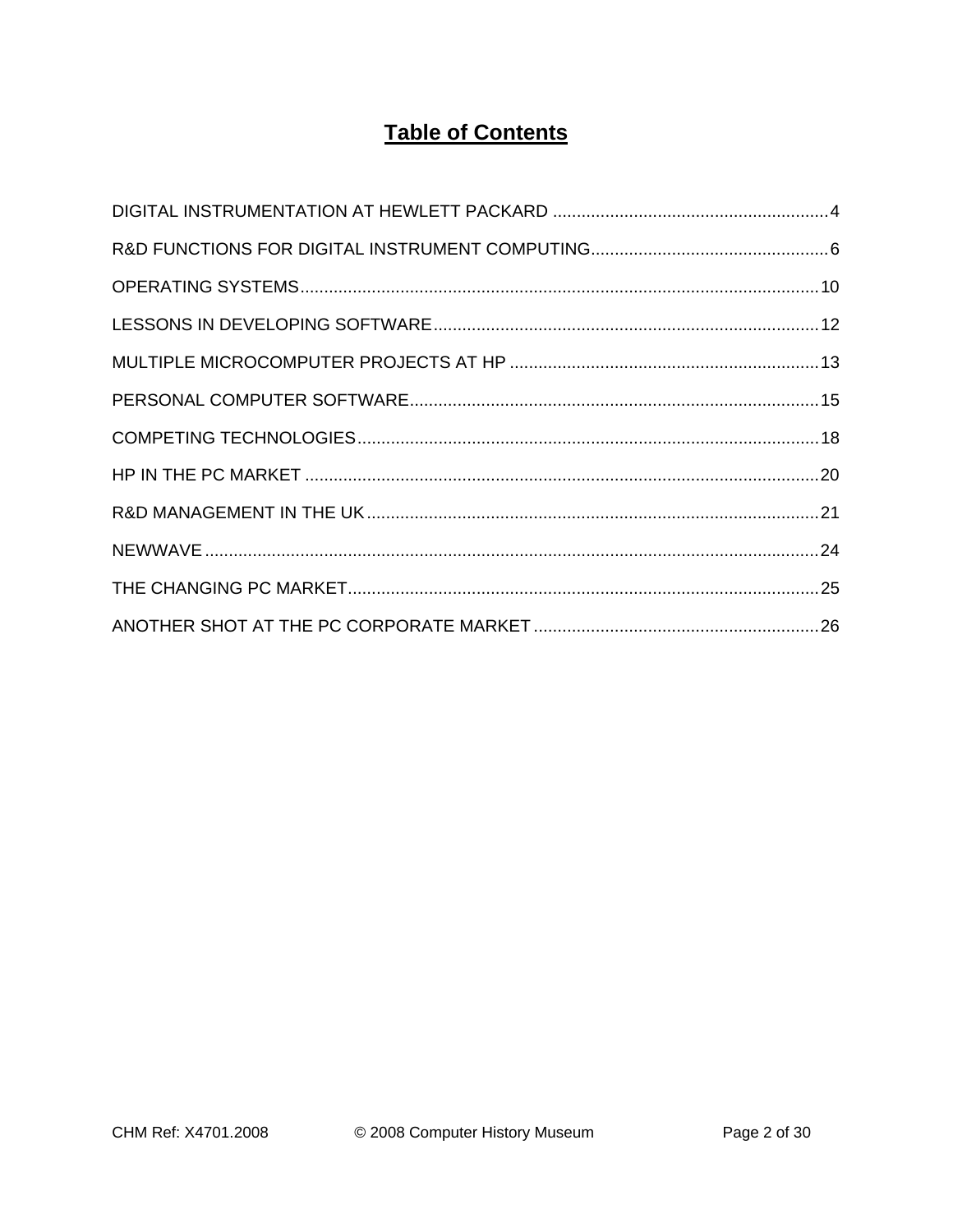# **Webb McKinney**

# **Conducted by Software History Center—Oral History Project**

**Abstract:** Webb McKinney was an executive in Hewlett Packard over many years and involved in various efforts to build software to run on HP instruments, specialized equipment and eventually on minicomputers and personal computers. His recollections illustrate how the decentralized operation of many of the HP products led to multiple developments of both minicomputers and personal computers with conflicting architectures and business models. While these competing technologies would get resolved over time, HP was often late to market and never really focused its computer software on the broad personal usage market. HP wanted to differentiate its hardware platforms through its unique software, but the market migrated to a Microsoft Windows platform and neither the customers nor the software producers were prepared to go a separate route.

**Michael Mahoney:** I'm Michael Mahoney and I am interviewing Harry Webb McKinney of Hewlett Packard. We are at the Computer History Museum in Mountain View, California and it is June 6, 2008. This interview is being done as part of the Software Industry Special Interest Group's Oral History Project. Tell me how you got to Hewlett Packard.

**Webb McKinney:** Well, actually, it's an interesting story. My mother had a very close friend who moved from southern California to Los Altos, California, which is very close to Palo Alto, which is where HP is located and we used to visit her in the summers for vacation and from the time I was eight, I wanted to live in the Bay area. And so, when it came time for me to graduate from the University of Southern California, although most of the people went into the aerospace business in southern California, I wanted the Bay area. I'd had a summer job in aerospace and I didn't like the environment, the sort of hire and fire environment there. And so I asked my uncle, who was a stockbroker, what were some good companies in the Bay area and he said well, I hear great things about Hewlett Packard. So I interviewed with them and ended up here.

**Mahoney:** Were you a double EE major?

**McKinney:** Correct, Yes.

**Mahoney:** You got a Bachelor and a Masters at Southern Cal?

CHM Ref: X4701.2008 © 2008 Computer History Museum Page 3 of 30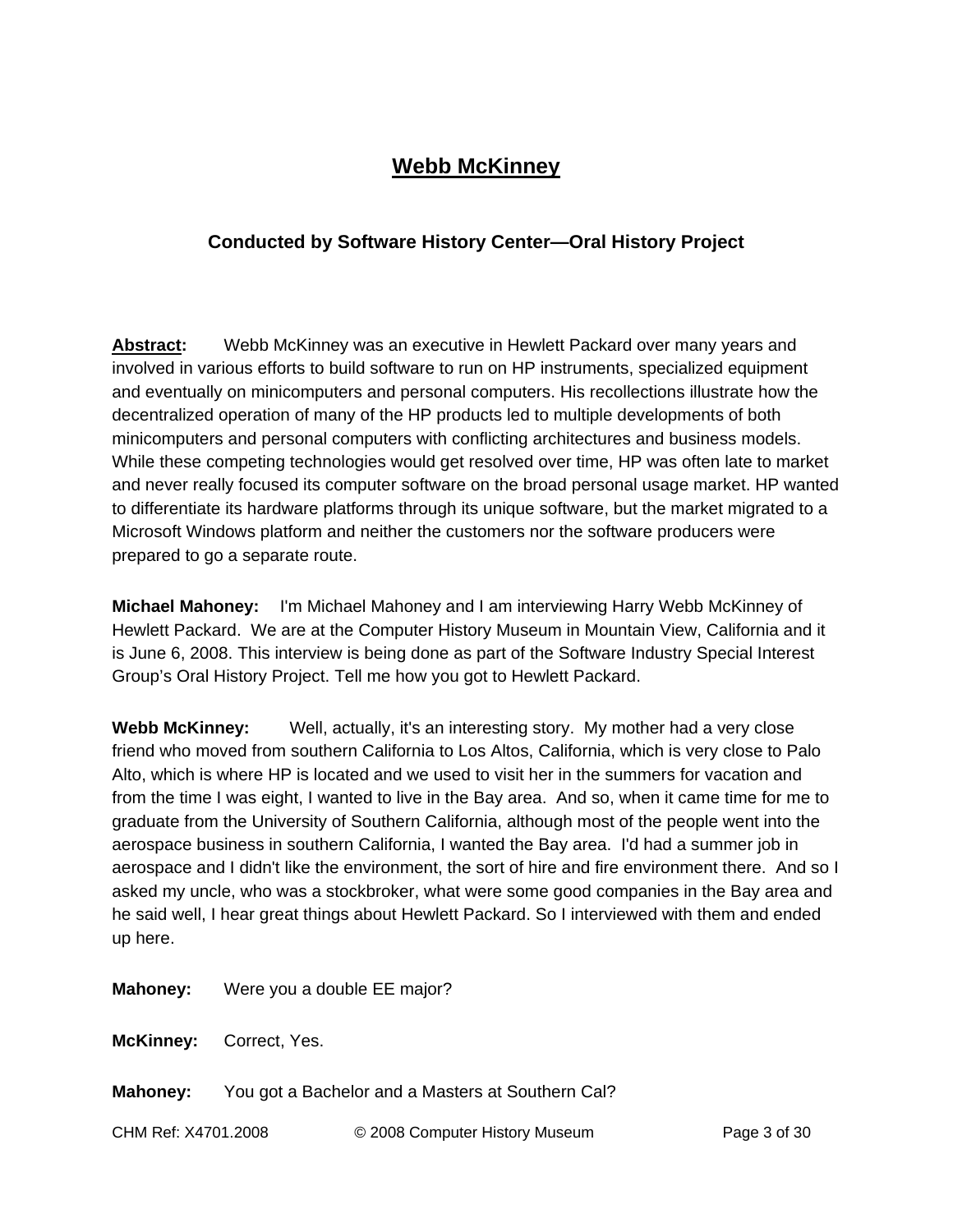# **McKinney:** Both, Yes.

# **Digital Instrumentation at Hewlett Packard**

**Mahoney:** In what capacity did you come to Hewlett Packard?

**McKinney:** Well in those days they asked you whether you were into analog or digital and I said digital, so I went to a division that was called, "Frequency and Time," which subsequently became the Santa Clara Division and I worked on probably the first major fully digital instrument. This was in the instrumentation part of the company, which is now Agilent Technologies. It's a separate company from Hewlett Packard, but it was in instruments and this was the very beginning of the idea that you could digitize the wave form. You do everything with digital computers and then if you need an analog output, you make it into analog signal again, using DA [Digital-to-Analog] at the end. It was all pretty sophisticated for those days: array arithmetic, Fourier transforms, modal analysis, a lot of math basically to do the measuring. So that was how I ended up in that organization.

**Mahoney:** Were you working on the products themselves?

**McKinney:** Yes, actually my first year was in marketing. The product line that was called Fourier Analyzers at the time had just come to market in I think this was 1969. The Fast Fourier Transform, the Cooley-Tukey algorithm, had just made it practical for computers of that era to actually compute Fourier transforms fast enough that they could be used for spectral analysis, and digitizing in those days was sort of a 25 kilohertz useful bandwidth, so the applications tended to be mechanical in nature, measuring structural resonances of cars, planes, trains, helicopters, buildings. They had just started coming out with this product, which was totally new for HP, both the technology and the application. I was on the marketing team and I trained the sales force representatives. I trained some of the first customers and then I moved into R&D where I spent the next 11 years or so in R&D on that product, developing the product, and subsequently being the R&D Manager for the Fourier Analyzers and a few other products.

**Mahoney:** How were you identifying who your customers were when you were marketing it and what was your relationship to them?

**McKinney:** Well it was really, "who does things below 25 kilohertz?" And of course HP, at the time, the main instrument sales force was primarily selling to electronic designers, for microwave design; this type of thing was really where most of it was. We actually had to create our own sales force within the overall instrument sales force which was focused on mechanical applications. And we were coupled together with another product line call "Laser Interferometry," which made very precise distance measurements that was, at the time, used in machine tools and now is, by the way, built into almost all the wafer stepper and IC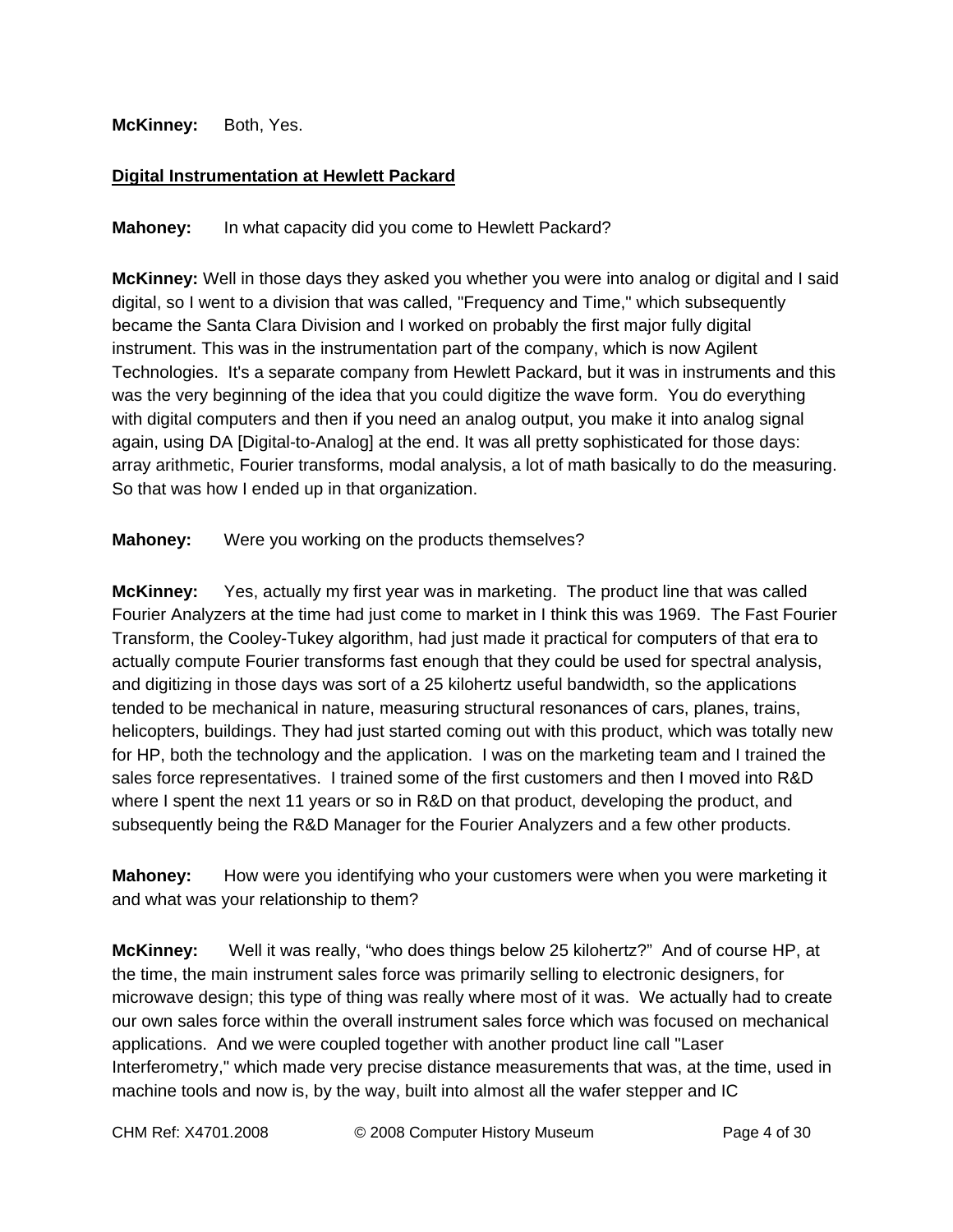manufacturing equipment; but in those days, it was a mechanical application, so they were both from the same division. We said let's put lasers and Fourier analyzers together and create sales specialists out there. So in the beginning, it was a question of some prospecting and trying to find who really is interested in this. We pretty quickly found quite a few customers in transportation for people designing vehicles, space vehicles as well as automobiles.

**Mahoney:** To what extent did this involve educating them in what they needed?

**McKinney:** Well it was a different way for them to solve their problem. In fact, in those days, I have to say that the Fourier Analyzer computer that we used was a minicomputer, so it was a 2114, 15 or 16. You had a choice. I remember that the main product had 16K bytes of memory, so you put that in the context of probably what's in your wrist watch today, but it was a rack full of equipment at the time. I think that this was relatively new for the customers in terms of the way to make these measurements. They hadn't really been able to do this before. I used to say to get a Fourier Analyzer you needed \$100,000 and a PhD, because the customers that actually used this equipment typically were PhDs. They were very sophisticated, highly educated people. This ultimately became a much broader market and we came out with much lower cost, simpler to use products. But in the very beginning you could almost think of this as a giant programmable array calculator and people had to know a lot about not only the problem they were trying to solve in terms of their structures, but quite a bit about math and measurement in order to actually get a result out of one of these.

**Mahoney:** This actually gets us towards software.

| <b>McKinney:</b> Yes. |                                                     |
|-----------------------|-----------------------------------------------------|
|                       | <b>Mahoney:</b> Who provided the software for that? |
|                       | <b>McKinney:</b> Well, we did it all.               |

**Mahoney:** Did you sell a package?

**McKinney:** Over time, we found that there were general purpose sales, so we would sell one of these \$100,000 systems and not be too sure what it was used for. We also found, over time, that there were some specific applications where we developed software beyond the norm. So the software that was in the Fourier Analyzer was really the software that allowed customers to write a program in a high level language to say, "Okay, take from the analog to digital converter, put it into block one, take a Fourier Transform of it, square it, add it to that." So it was kind of like a big calculator program, except instead of operating on individual numbers, we were operating on arrays and so we did all the software that allowed people to write those programs. And then over time we developed some specific programs, one was called "Modal Analysis," which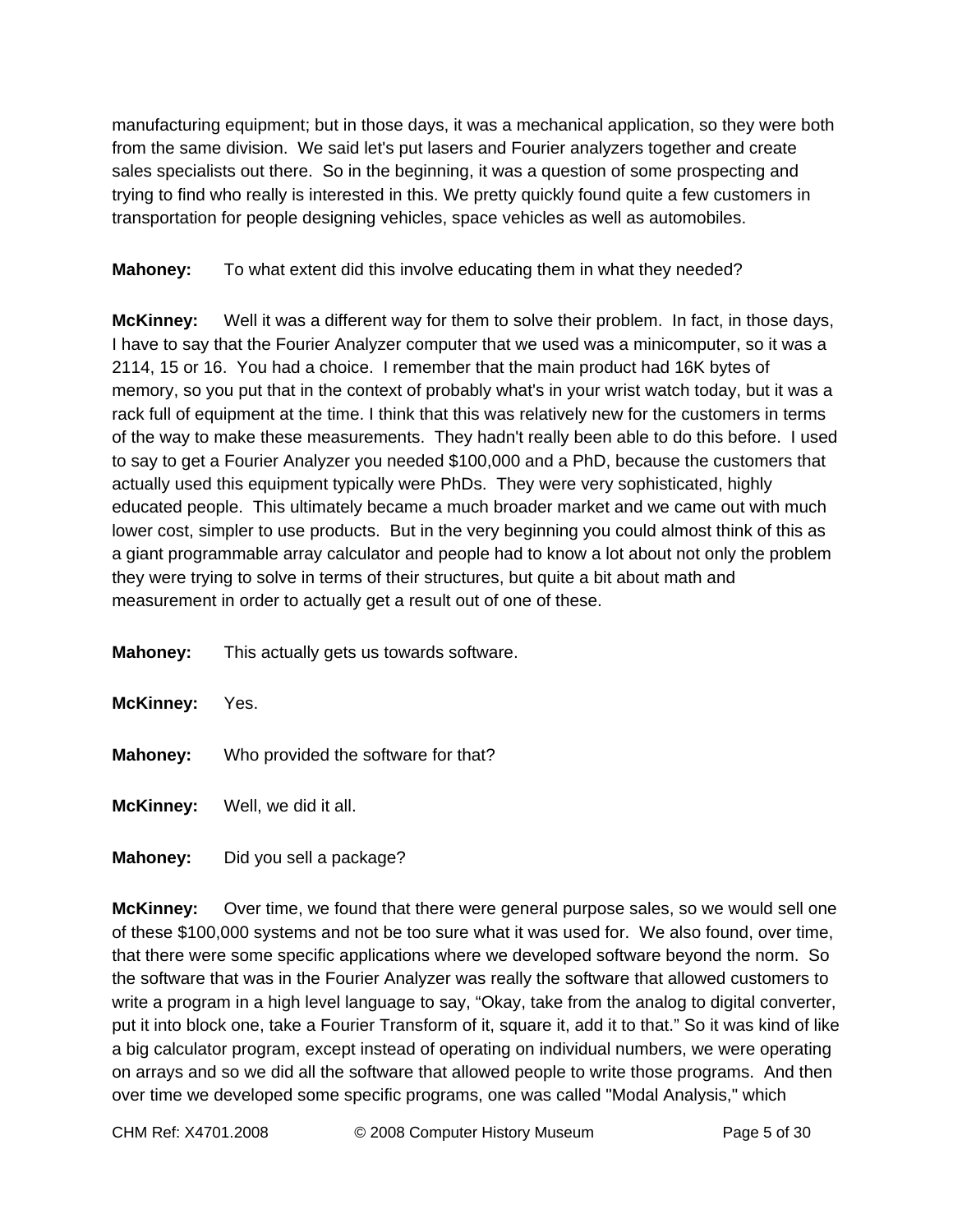actually showed you how the first mode of vibration would look and/or the second mode. In fact, one of the famous applications after the fact was for the Lockheed Electra, which, you probably remember, had a problem where the propellers excited a vibrational mode in the wings and the wings would fall off. It's like the famous Tacoma Narrows Bridge.

Modal analysis is a sophisticated technology that allows you to actually measure those modes of vibration and then display them to show kind of what they look like. So we did a fairly sophisticated piece of software and sold it as a modal analyzer. There was the general purpose Fourier Analyzer. There was a Modal Analyzer. Another one was called Signature Analysis where we looked at, essentially, how the structure's vibrations changed at different RPMs, so you'd actually have the RPM versus time kind of a map. Another one was actually shaker vibration control, and this was primarily used in space. If you wanted to simulate the satellites that were being designed back in my home in southern California, they really didn't want them to break during launch. They were pretty expensive. So we actually programmed a Fourier Analyzer to, they would basically say, "Here is what the spectrum looks like at launch and we want you to excite the satellite with that spectrum and then we want you to ramp up the amplitude very carefully <laughs>, and then measure what's happening and hopefully you don't break it." So that was a closed loop vibration control application. We actually had a special group that we created for customers who'd say, "Hey I want you to solve this problem for me." They would come to us and we had applications engineers who would create software. We would have liked to sell a general purpose system; you program it yourself, with pre-made packages. Then customers might come to us and say, "We've got a unique solution here that probably no one else wanted. They may not, but we're willing to pay your engineers to program this for us." So we would do it. It was mostly software. Obviously, you had to have a good analog-to-digital converter, but after that it was really all software.

**Mahoney:** Was this part of the sales function?

# **R&D Functions for Digital Instrument Computing**

**McKinney:** No, this was in the R&D. I was in marketing just the first year and that was primarily training the sales force because we had to hire these sales specialists who hopefully knew something about at least the applications. Then I had to train them on how this Fourier Analyzer thing actually worked and how they should sell it and so on. And then, we actually had a training course for customers, so I trained some of the first customers. And after about nine months or so of doing that, I said, "Boy, I'd like to invent this stuff. This looks like a lot of fun and I have a Masters in double EE." That was not a crazy idea to go into R&D at that point.

**Mahoney:** Was this going to expand your market from HP's point of view and lock your customers in?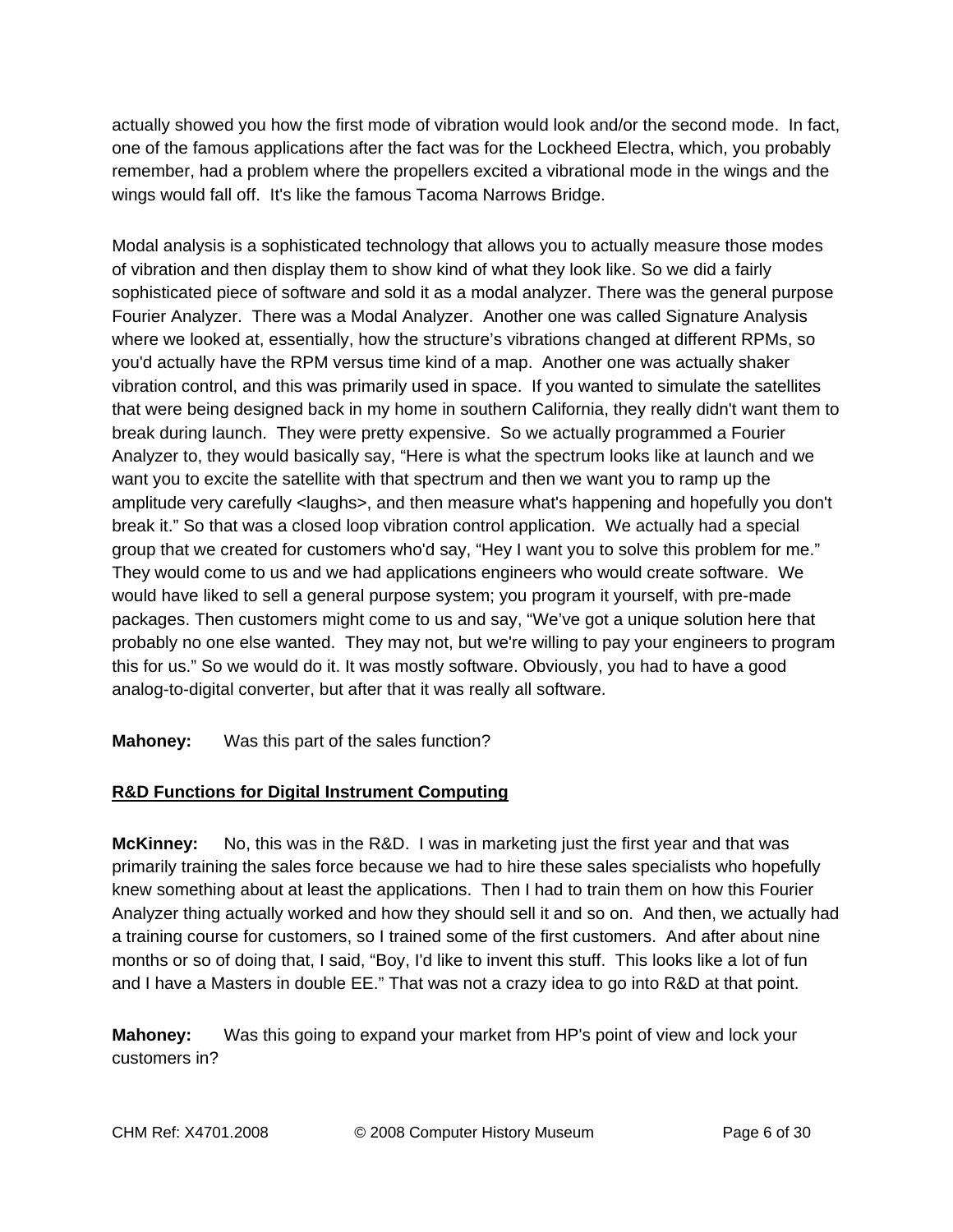**McKinney:** Yes. Yes. This was a product line expansion and I guess, again, it had the dimension that it was a different technology and a different market, so those were always harder when you're changing two variables at the same time. So it was challenging. It was really a start-up inside of a big company, which also made it a lot of fun. I still am close friends with a lot of the people I worked with in those days where we just created this business and it was reasonably successful and it's still around.

# **Mahoney:** Was HP fully supportive of you?

**McKinney:** Yes. But there were issues inside HP in creating a new sales force, which was not a popular thing to do with the sales management of the normal sales force, so there was some tension around, "Our guys can sell this" or "Why would we go into a business where we needed different sales people? Maybe we shouldn't do that." And then the other issue was it was a pretty complicated system. In HP, at the time, the instrument business was little boxes. You sent out little boxes. It was a voltmeter, a counter, an oscilloscope, a spectrum analyzer. But, in the early days when we started, a \$100,000 computer system that was applied to measuring applications was unusual. So the other concern, I think, about the business that some people in HP had was, "Well wait a minute, why are we doing a system?" And ultimately, of course, everything is a system and everything that's digital turned out to be not a crazy thing to do, but it was pioneering at the time.

**Mahoney:** Was there any thought of separating the software from the hardware?

**McKinney:** Not then.

**Mahoney:** Was it locked into the machine?

**McKinney:** No, I would say not at that point in time because in a good month, as I recall, we sold maybe ten systems, so this was not a broad market. You need volume in software to make money. And so I think this was more viewed as a solution business that included both the hardware and the software. I don't remember how we priced it; obviously these specials cost something. But we probably more or less gave the software away and made the money on hardware. It wasn't unusual in those days but I suspect most of the profit certainly came from the hardware.

**Mahoney:** Like the early IBM model?

**McKinney:** Yes.

**Mahoney:** You got yourself a system and people came in and programmed it for you.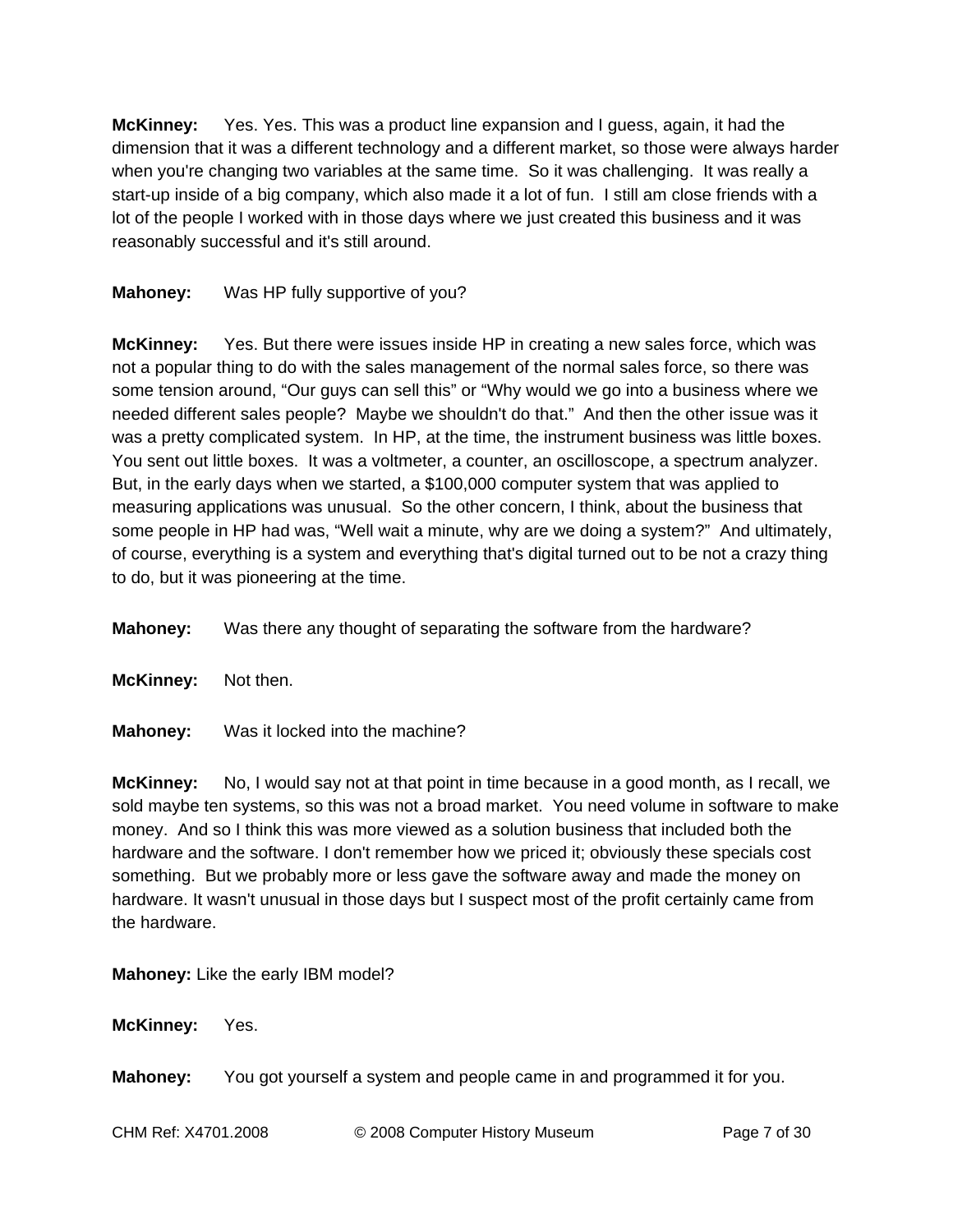**McKinney:** Yes. Yes. I don't actually remember this, but I'm sure if you bought the Modal Analyzer it cost more than the basic Fourier Analyzer and that was all pretty much software, so we charged for it but it was in the context of the system.

**Mahoney:** Your customers could program the machine themselves?

**McKinney:** Yes.

**Mahoney:** Were your customers going to independent vendors to program their machines? Was there an opportunity there for independent vendors to come in?

**McKinney:** Later, later, in fact, some of the people who developed software for this product actually created their own independent business and it was a consulting/software business. So they would go into customers and use other people's hardware and they would do the software and the consulting to solve their problem. So there were a couple of them; but again, this wasn't a huge market. This isn't like the PC market or something. But there were a couple of firms around. There was Time/Data, which was bought by General Radio. There was another company on the East coast, so there were maybe three or four vendors that were in this general space and there were some consultants. There was another company called SDRC, Structural Dynamics Research Corporation. They did finite element modeling and what we ended up doing is actually hooking the finite element modeling together with our modal analysis. So what companies began doing was that they would build a computer model of let's say a car, and they would iterate and iterate and iterate on the computer and once they thought they had something that was perfect enough then they would build a physical model. Then they would use our product to instrument and actually measure the model and that would be fed back into the finite element model and they would iterate, iterate, iterate on that closed loop. I think it cut the design time by a factor of three or something because the old way was you build a model; you test it; you build another model; you test it; and so on. That's probably the broadest context, I guess, and that was all lots and lots of software on the analysis side of finite elements.

**Mahoney:** Who was this software developed by?

**McKinney:** By another company, by SDRC, I think, Structural Dynamics Research Corporation. I think they were in Cincinnati. I don't know what happened to them.

**Mahoney:** Did they design it to run on your equipment?

**McKinney:** They were around already. I think both these businesses were essentially enabled by the advent of reasonably priced, reasonably sized computers. So this is the beginning. This is 1969, 1970. This is the beginning of the minicomputer era and initially we hadn't hooked these two together. We were just doing the measurement side of it. But, I think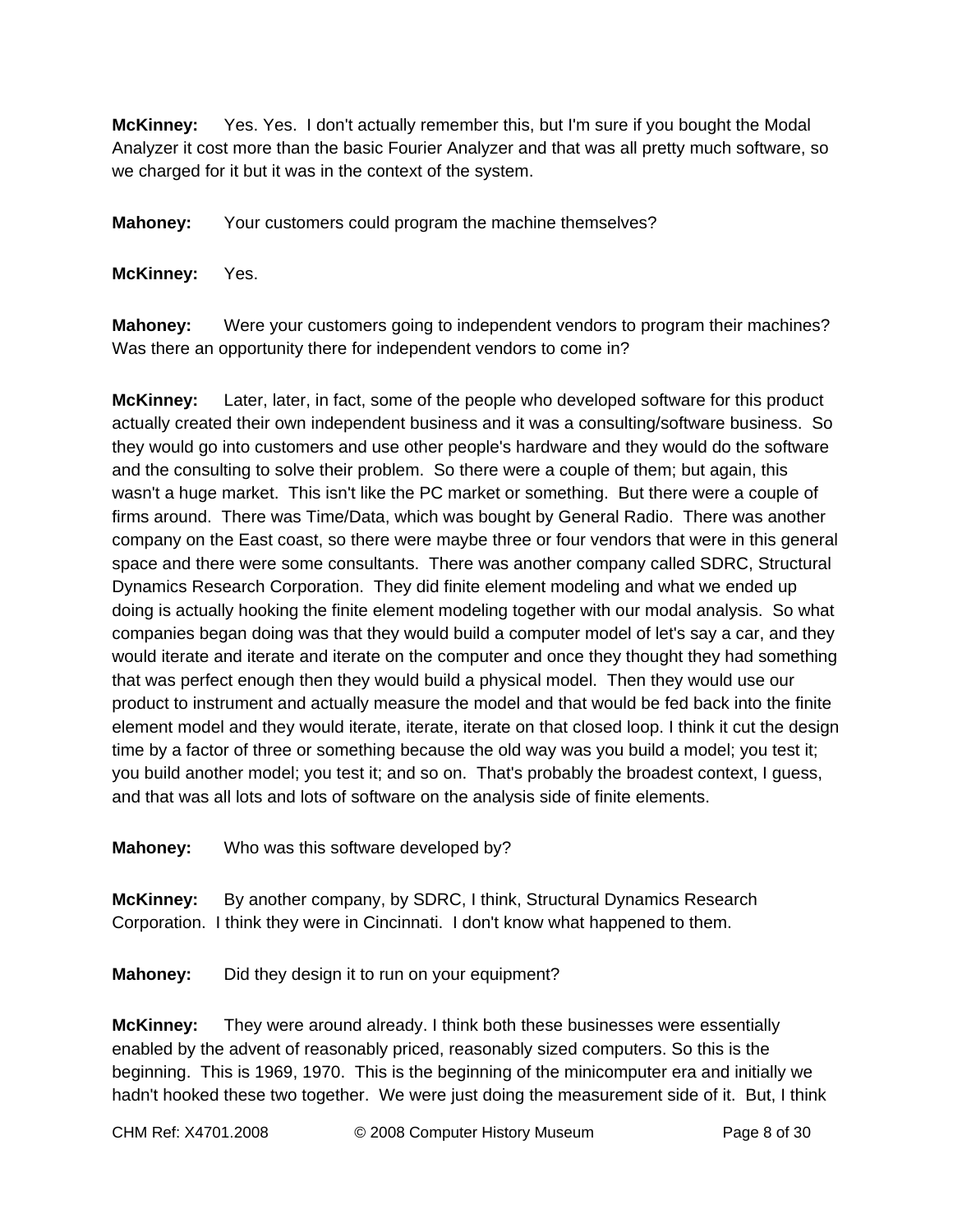probably customers asked us to hook this together because they said they were increasingly looking at finite element modeling and I don't know what they're business model was, but that was software. That was all software, basically. And then what we began to do was work closely with that company and with our customers to be able to close the loop, so that, at the point that they wanted to, actually build a physical model, then they would test it using our system and then we could update the finite element model assumptions and so on.

**Mahoney:** Was this a cooperative arrangement between you and the ISV [Independent Software Vendor]?

**McKinney:** Yes, I think you could think of it as an open market kind of thing.

# **Mahoney:** No competition?

**McKinney:** We weren't competing with them. I think the companies we were competing with, to the best of my knowledge, were all like us. They were all hardware companies, as things began; the earlier products that attempted to do this were analog and so the big leap was really from analog to digital and then once you were digital then you could do a lot with software and so it sort of evolved. And HP, as I recall, was never heavily in the analog part of this, so we came in when the digital transition happened and we became the leader along with this organization that was bought by General Radio and they had similar products. Then our software got more and more sophisticated. There were a couple of companies around who did software who were independent of the hardware and I remember this one group. I remember the guys but I don't remember what they called themselves. There are probably a couple of them still around that do this. As manufacturing started to move off shore, this business actually had grown pretty rapidly but it flattened out. I think this business is still pretty "nichie" by computer standards.

**Mahoney:** Your relation to them was you made the systems. It was programmable and they figured out how to program it.

**McKinney:** Yes and they might have, in fact, offered competing products. For example, for our modal analysis package they might enhance that. They probably did because they came from our team.

**Mahoney:** Were these your people spinning off?

**McKinney:** Yes, and the two organizations I'm aware of, and I think there was a third, both had members of our team that looked at this and said, "Hey, there's an opportunity out here to do software independent of the HP business." They were basically adding value, their own value, on top of what HP was doing. And much like our Specials Group, they probably were an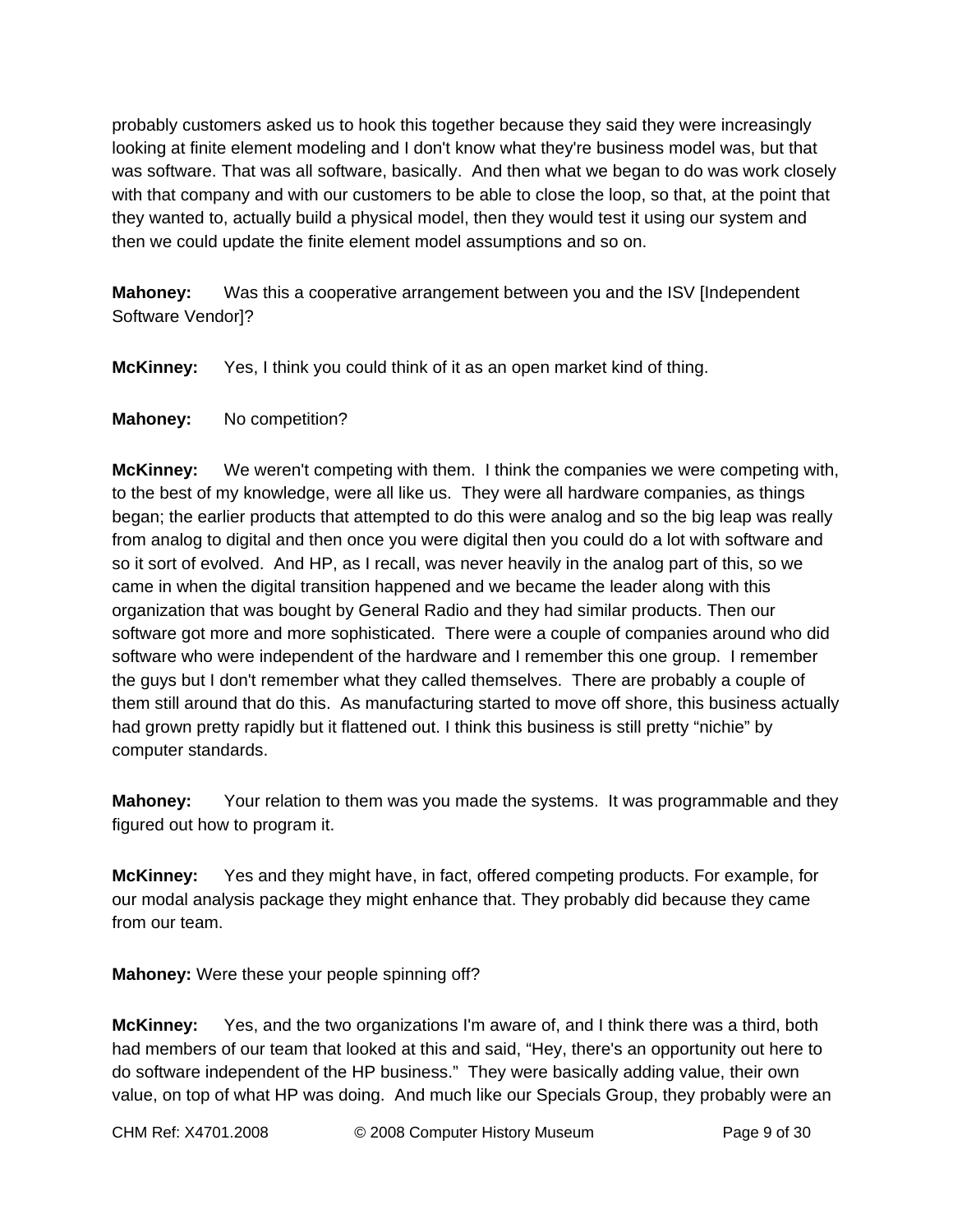open market group that was looking to help solve specific customer problems. So I'm sure they were trying to leverage their technology, but they would go into a particular customer and say, "How could we help you get a better solution?" So it was competitive in a sense, but it was complementary as well because they were helping us create a bigger market.

# **Mahoney:** Were they helping you technically?

**McKinney:** I don't recall frankly. I know that we had a very helpful relationship with a professor at the University of Cincinnati named Dave Brown. He came to us with a lot of good ideas and then we would go to him with our latest products and say, "Try this out and tell us what worked and what didn't." And these guys who ended up spinning off into their own software business were really close with him, but I don't really remember in detail how much we learned from what they were doing.

# **Operating Systems**

**Mahoney:** Were you using any kind of development tools, operating systems?

**McKinney:** It was pretty simple. We basically wrote all the stuff in assembly language, machine language in the beginning because memory was at such a premium. So, there was I guess you'd call it a very simple operating system that we built for this machine and then the application we built on top of that, but it was not a general purpose operating system in that sense. Later, a couple of things happened to this. One is that we really saw the opportunity for, "what if we could build a product like this that didn't cost \$100,000 and didn't require a PhD?" We were trying to figure out how to broaden the market. You might have to give up some of the complete flexibility and programmability, but we built a product. This was I think in the mid 1970s. It was only about this big [using his hands to show the size], so it wasn't a rack full of equipment. It actually had the main motherboard of the latest HP minicomputer in it, but you wouldn't look at it and think, "That's a computer." It looked like an instrument, like instruments looked in those days when they went to all the buttons that were digital. And one of my jobs was to write an operating system for that and that software was going to be for the next generation of the systems as well. I actually had the job of writing, my team and I, a dedicated operating system. It was more of an operating system in that we then would write all the subroutines and stuff we needed that would plug into that, but I think that was all still assembly language in those days, machine language. Then we did end up using that software for the core of our whole series of products. As I recall, that cost \$25,000 or something and sure enough it was a lot simpler to use and its flexibility was not as great; although, by then, you could hook it to a computer and you could program it to do other things from outside of it, so you could get some of the flexibility that way.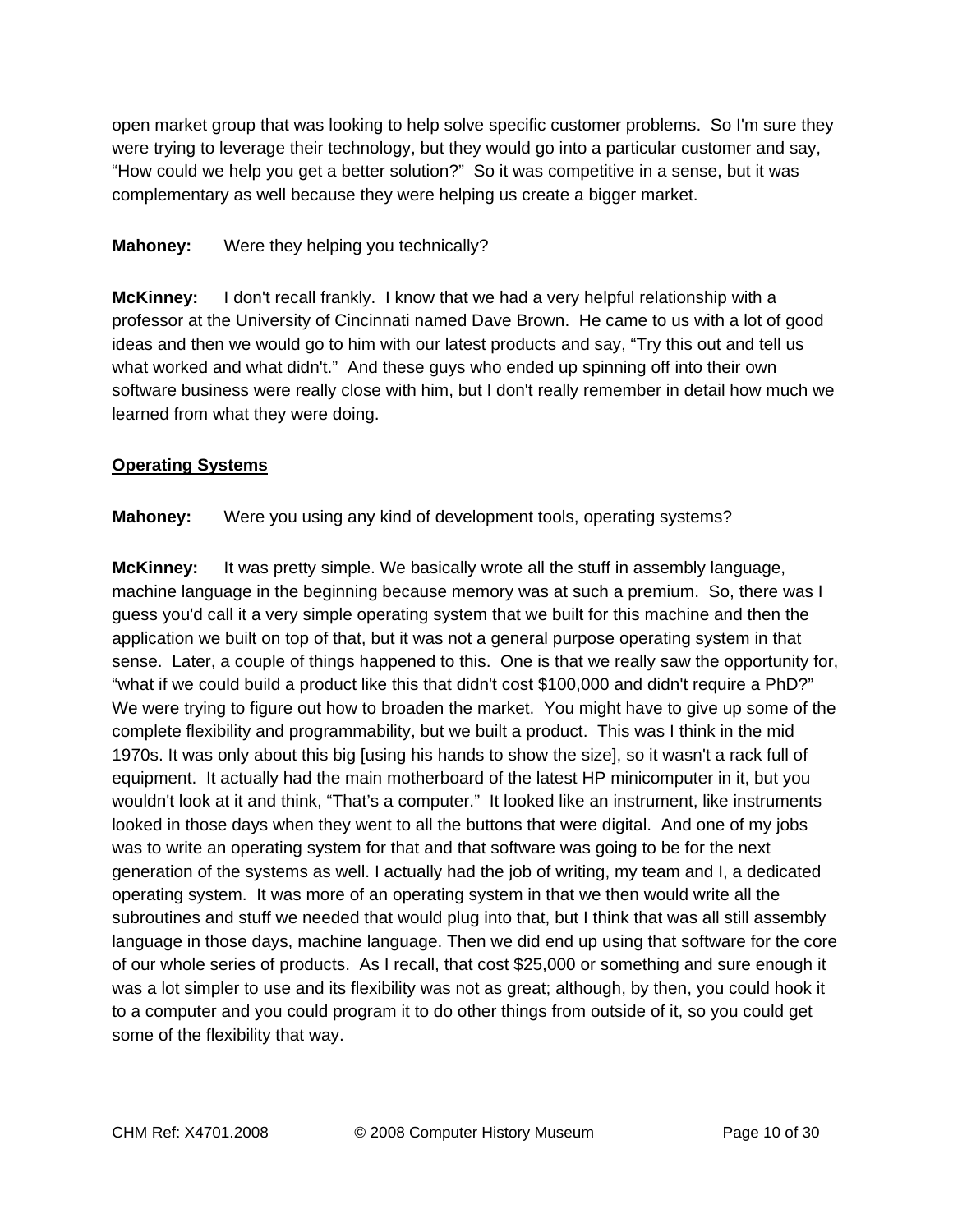**Mahoney:** Would you go to another computer? Would you write a program there and then cross compile it?

**McKinney:** Well, no you wouldn't. You couldn't drop it into the instrument, but what you could do is take information so if the instrument could do a bunch of stuff you could then get the data out of it and then you could do additional stuff on the outside. It still wasn't as fully capable as the high end system, but that was actually a pretty successful product. And then we built a modal version of that, so if you wanted to do modal analysis you could have a modal analyzer that was in that same form factor. And our biggest challenge was we kept running out of memory. The memory architecture in those days was not sufficient. The disk drives in those days were like this big and so we had some challenges with what the technology could let us do. I remember it was in those days, whatever the limit was in how much memory you could address, we actually had to build a special back plane where we could say, "Okay, flip a switch and use that memory bank." We actually found a real kludge way to double the amount of memory we could put in. Somebody used to say that software is a gas that expands to fill all available space.

**Mahoney:** It still is.

**McKinney:** Yes, it still is. So we were trying out those principles, I guess, in the mid 1970s.

**Mahoney:** Where were you getting your software technology from?

**McKinney:** What do you mean by software technology?

**Mahoney:** Well in terms of thinking about operating systems. Were there people coming in with computer science degrees to help you?

**McKinney:** I bought a book called "Operating Systems Principles." I probably still have it. I read it and there was one really bright guy on my team and we talked about how to do it. It was home grown. We weren't trying to build an operating system for the next generation of computers here. We wanted to build an operating system we thought would solve some fairly focused instrumentation needs. Although one of the things I did learn in the process was that the objective I had been given was to build an operating system for this instrument and oh, by the way, make sure that it works for other products that aren't yet defined. That's a hard problem to solve <laughs>. We ended up trying to generalize things too much and then we had performance issues and really had to do some major tuning to get the thing to perform because these were real time applications. And so a lot of the stuff we did actually was done down at the interrupt level. The operating system dealt with a macro assignment of tasks and stuff, but if something had to happen in real time we basically had to do it at an interrupt level and executed a routine. That was the way we were able to handle the real time aspects of it.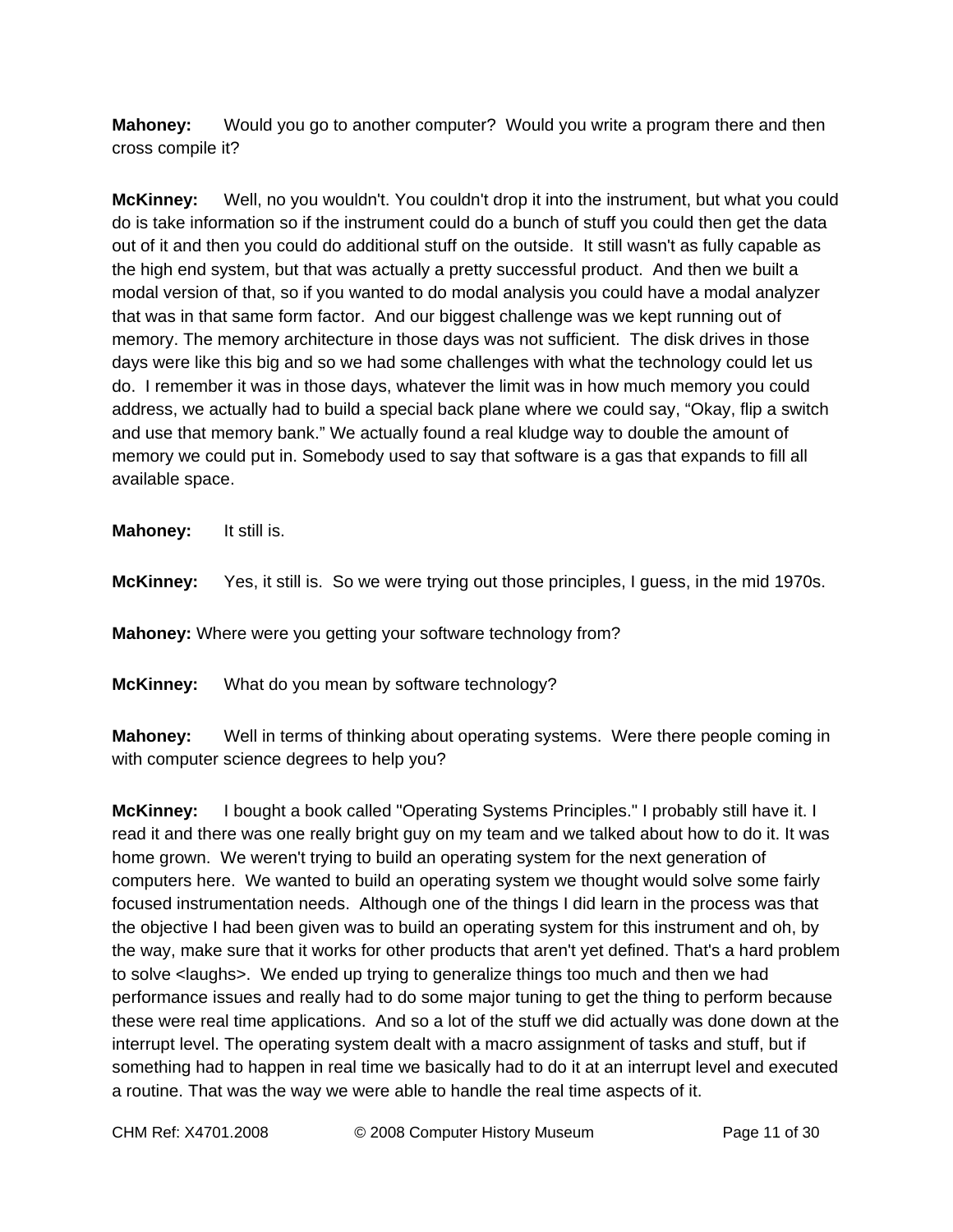**Mahoney:** Was this an operating system that allowed you to set the machine up for the customers as opposed to something the customer would use?

**McKinney:** Correct. Yes. It wasn't visible to the customer at all. It just allowed us to manage what was going on in software. You would look at it and there were microwave people at the same time, we actually shared the bezels and the keys with them, so you'd see an analog microwave spectrum analyzer sitting right next to this that looked just the same, but if you took off the front, what you would see was an analog to digital converter, digital filter, and a computer <laughs>, right and then a device to drive the display. The technology inside was completely different and as, you pointed out, it was an operating system, although a rudimentary one. But the only software element to that business, independent software element, would be people who were writing software to take data from those instruments and then do more with them, so it would be probably be in what today would be called an engineering work station, a scientific desktop calculator, the 9100.

**Mahoney:** They would be programming those to talk to your device but they wouldn't be programming your device.

**McKinney:** To the best of my knowledge, no one ever did that for the instruments that we built. They did that for the systems but the same companies would build calculator programs. They were called, "Get Additional Information", "Better Results" or whatever.

### **Lessons in Developing Software**

**Mahoney:** Did you learn things from this that had generic benefit to you for later projects?

**McKinney:** I'm sure I did. Of course, this business is how I started; I started as an engineer. I did digital hardware design. I did a lot of software. Then I became a project manager and a section manager and ultimately ran the R&D lab that included this plus the lasers and frequency standards and various other things. So, yes, I learned a lot about how to get stuff done. Again, I think in terms of the software side of it, I guess I learned much. The book that was very popular at that time was called, "The Mythical Man Month."

**Mahoney:** I've read it and it's the 25th anniversary.

**McKinney:** Yes. That whole set of learning is about just throwing people at a problem [doesn't solve the problem]. These weren't probably by today's standards huge projects. I know the software was behind on this when we were building this instrument, and I think we had maybe five people full time. I was sort of half time a manager and half time a programmer. And I learned in doing that, by the way, that the program tasks you give yourself better not be that important because somebody has to manage the thing right. So I did some things that weren't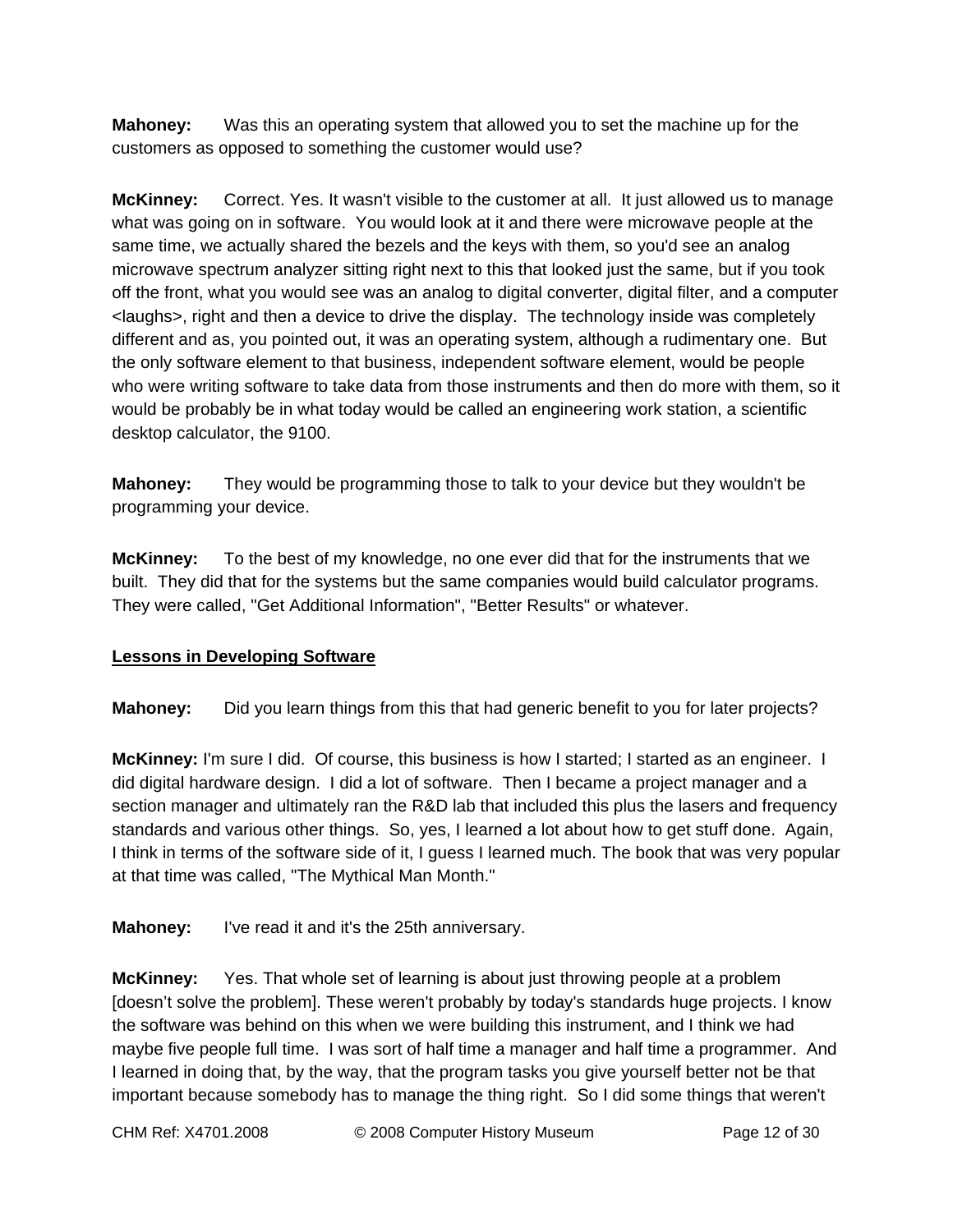that critical and that I could give to someone else if I got too busy. But I did have this experience of, "uh oh, we're a little bit behind. Let's put somebody else on." And I then realized that that creates more people for the manager to talk to.

**Mahoney:** It doubles the lines of communication.

**McKinney:** Yes, exactly, exactly. So I guess that was one of my first learnings about, it's a more general concept, about organizational complexity and what that creates. And then I think this sort of software expanding. Software as someone said," It's very easy to define what you want to do but just doing it sometimes is harder than you think." So I think the difficulty we had was in predicting when we were going to finish this and how much memory it was really going to take. There was some general learning along those lines. Again, the tools we used in those days were very simple. It was assembler, really. In those days we didn't have sophisticated tools to help us with this. I don't even recall project management tools in those days.

**Mahoney:** Your programmers were regular members of the lab? Were you going out and hiring programmers?

**McKinney:** Correct. No, I don't think we ever did. In those days, there weren't people who were designated as software designers. They were engineers as we called them. They were the full time employees of the company and I think it was just a question of how many we put on this particular project.

# **Multiple Microcomputer Projects at HP**

### **Mahoney:** What was your next step?

**McKinney:** Well, I think I was in this product line for 12 years or something like that, so I stayed. I really enjoyed it. I enjoyed the nature of the work and the technology was changing rapidly and allowed us to do more and more and more. I described the instrument that we built that had the computer in it. It turns out that there was another division in Loveland, Colorado, that had been focused on electronic measurement, analog spectrum analysis, relatively low frequency, not the microwave stuff but focused on audio types of applications and they looked at what we were doing and said, well we can do that. We can do it better and cheaper. And so they actually built a product that was smaller and cost much less. I think it cost \$15,000 compared to our \$125,000. They used a proprietary HP microprocessor that had been developed for our calculators, our work stations. They built integrated circuits to do the digital filtering where we had had a discrete design and they basically came out with this product that did about 70 percent of what ours did for less money and suddenly the company looked at it and said well these things are competitive, even though they had come at it from audio and we had come at it from mechanical, the frequencies are creeping up. And so the company decided to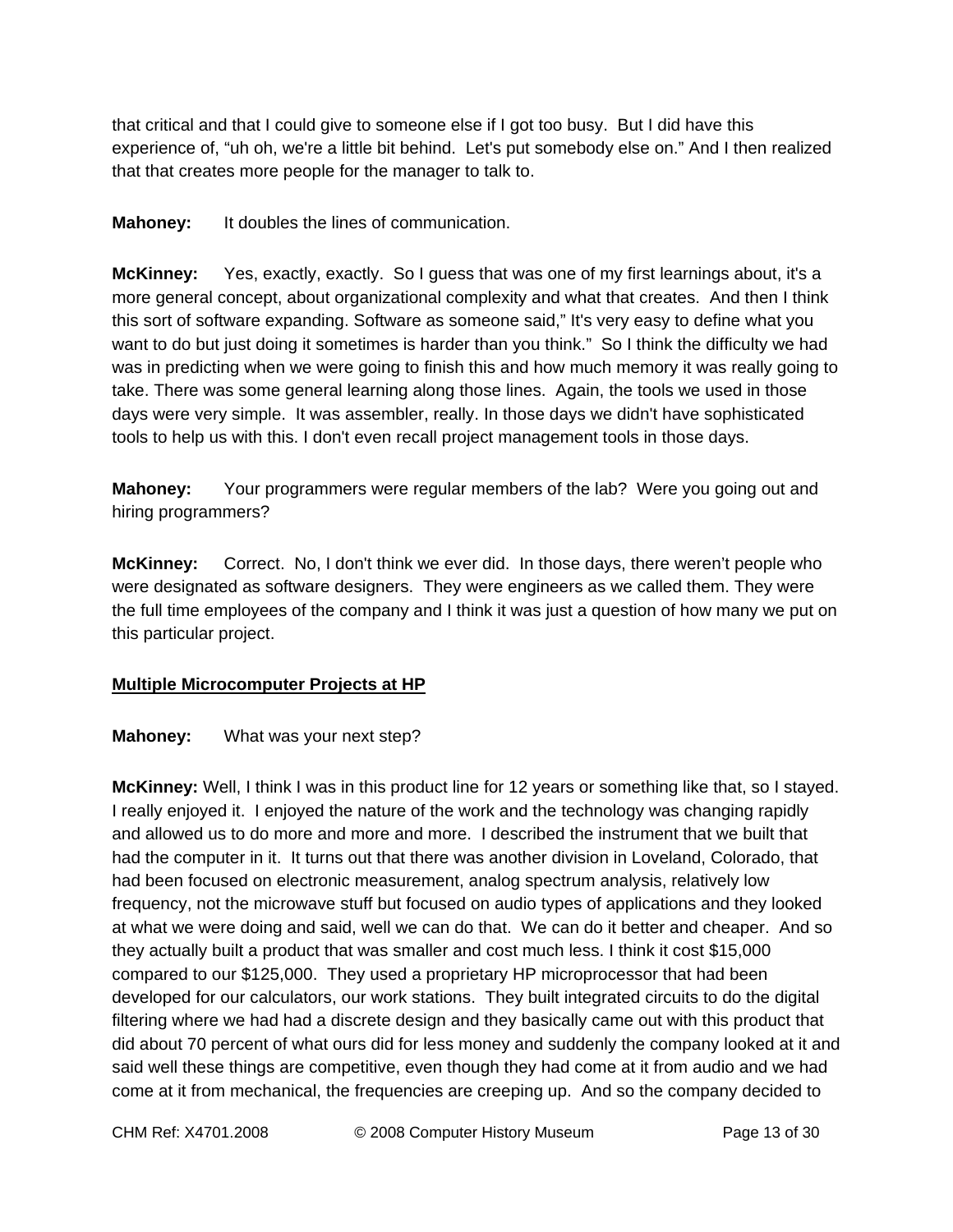create a new division to combine these efforts, along with this systems one. They created a whole division to go after this business opportunity, put it together and placed that division in Lake Stevens, Washington, which is near Everett where Boeing builds 747s. And I didn't want to move. Back to my story about how did I end up at HP, I ended up at HP because I wanted to live in Silicon Valley and we went up to Washington and looked around and, you know, the weather, we did never see the sun in the week we were up there.

# **Mahoney:** I spent some time there.

**McKinney:** And by the way, it's a lovely place. I have a lot of good friends up there, but at this point in time, small children, where I was in my life with my career, I didn't really want to move up there, so I stayed here and I helped transfer those products to Washington. Then I looked around the lab I was managing and it was laser interferometry and atomic frequency standards, okay. So back to that first question they asked me when I interviewed, analog or digital, I said digital and I looked and I said this is all sort of physics, analog stuff. And I called a guy I had worked for who was running the newly formed personal computer division. This is now 1983 I think and HP was just starting to try to figure out how to get into the PC business. And the guy who was responsible for desktop PCs I had worked for in this prior business. I called him up and I said, "You know, I'm just figuring out that I really want to stay around the Bay area for the next few years and all the opportunities in instruments are out in places that aren't here and is there anything going on over there?" He said, "Well that's really interesting. We're just looking for an R&D Manager. Why don't you come over?" So he hired me to be R&D manager for desktop PCs. I left Santa Clara Division and I moved about three miles to Cupertino and I lucked into the world of computers, which I never left after that and they are digital <laughs>. I guess it depends on how far you go down, but yes.

**Mahoney:** Many aspects of this must have been quite new to you.

**McKinney:** You know the saying if it doesn't kill you, it makes you strong. This was my defining moment, I think. I had been in this one business for my whole career. I was very comfortable there, understood it very well and suddenly you are thrown into not only a new business but PCs in 1983 were chaos, at least inside of Hewlett Packard. The IBM PC, Apple of course has been there early and there have been many stories told about how Steve Wozniak actually was an employee of HP and HP wasn't interested in the PC. So Apple went off and did their thing and then IBM came along, which was a big problem for HP and suddenly the PC business was taking off and HP was not there. But HP had pioneered personal computing on the technical side with the workstations. So, before the time I joined the company they already had a desk top personal computer, but it was focused on scientific, technical applications. But HP hadn't figured out the PC business and then we had all these terminals that were hung on our minicomputers, graphics terminals and block mode terminals, and the terminal division kept making them smarter and smarter as the processors got cheaper but that's a peripheral. It's not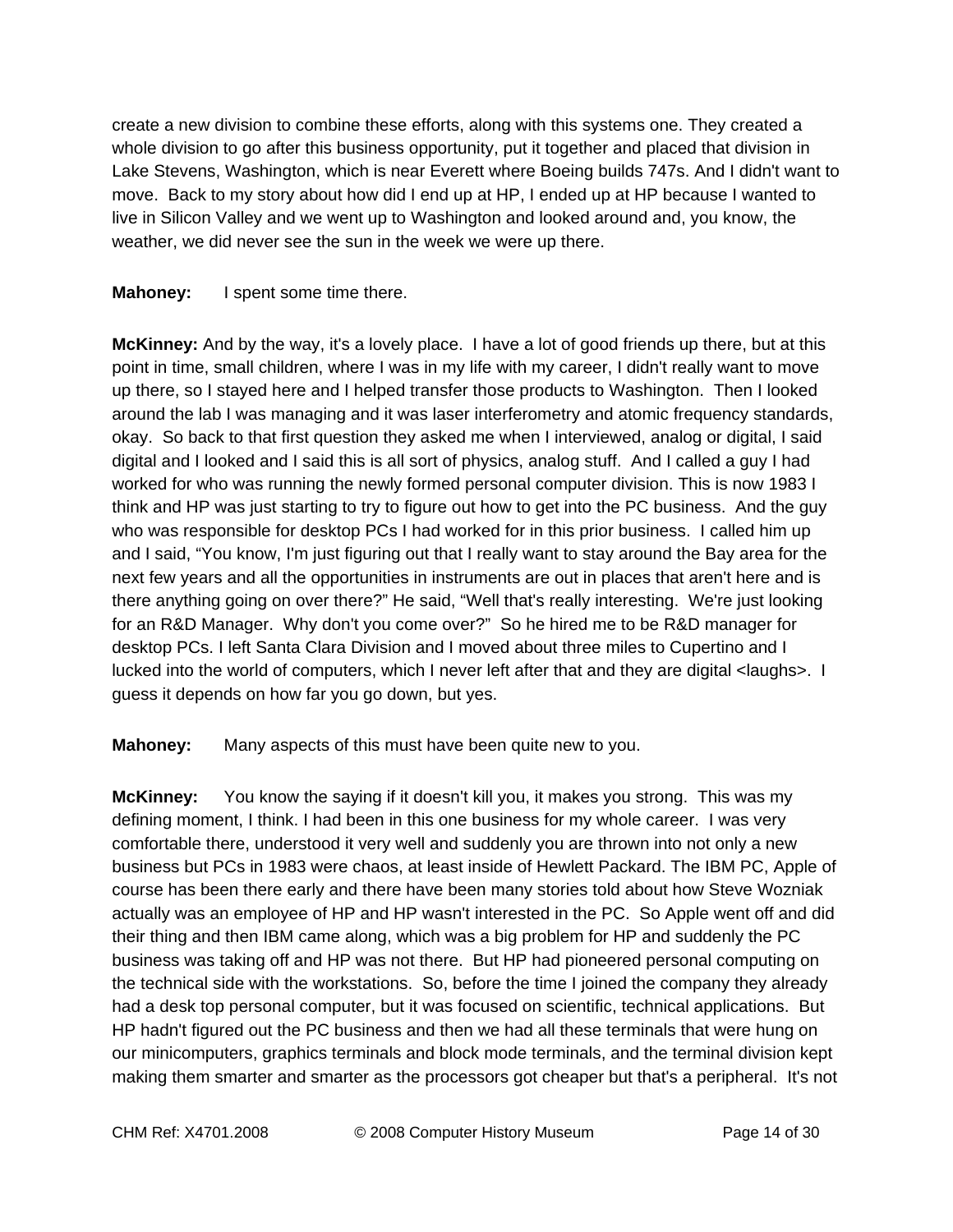the computer and on and on and on. And then HP had the calculator. We had the hand held calculators and that organization started building sort of technical personal computers that were cheaper than the ones in Colorado.

# **Personal Computer Software**

So we had all these efforts all over the company. And HP had just pulled together for the first time in, I think, it was 1983 something called the Personal Computer Group under a guy named Cyril Yansouni and his charter was: a) make sense of all this stuff that's going on in the company, and b) make us players in the outside world in personal computers. He had the terminals. He had the calculators and our desktops. He had this division that had been created to go after the desktop business. He didn't have the scientific stuff at that time.

So what I walked into was pretty chaotic and it actually turned out that there were 120 engineers in the lab. The lab I had been managing was more like 40 or 50, so it was a pretty big jump up for me in terms of complexity, going to a business I didn't really understand. It turned out nobody there really understood, very few people understood it. And I think there were five different personal computers under development and only one of them ever came out. The other four-- well the one that came out didn't make a lot of sense and the four after than made even less. So I didn't know what I was getting into at the time, but we fundamentally had to start everything over before we came out with our first real PC two years later, which was called the Vectra. That was one of those things where the first six months I was there I was having trouble sleeping and I didn't always have a good appetite and I thought what have I done, little kids at home and you're thinking, what have I done and somehow at about six months I started figuring it out. And any time I have been in a tough situation since then, I've just think well I guess I'll get through it somehow <laughs>. I haven't worried about it as much.

**Mahoney:** China set a new standard or a new floor for our expectations.

**McKinney:** Yes, Yes, so it was one of those things. I'll give you a little bit of background since we're talking about software here. The software came from Microsoft in those days, right, so it was DOS. This was the 8086 sort of first generation of that stuff and the IBM PC and XT were out and we were trying to figure out how to come up with something to counter that and it was using DOS. But at the same time, HP is a company where innovation is kind of at the core, and we had said well how are we going to differentiate ourselves in a business that's that standardized? And one of the things it took us a while to figure out was that the software that was written for the IBM PC and was literally written for the hardware. It was written to the register level. I mean, if you didn't have a certain chip on your motherboard, the software wouldn't run. The disk controller - there were people writing software that actually went in and twiddled bits on chips on the board. And we talked about IBM compatible, which was the word in those days. It was pretty much to a true clone right all the way through, and that was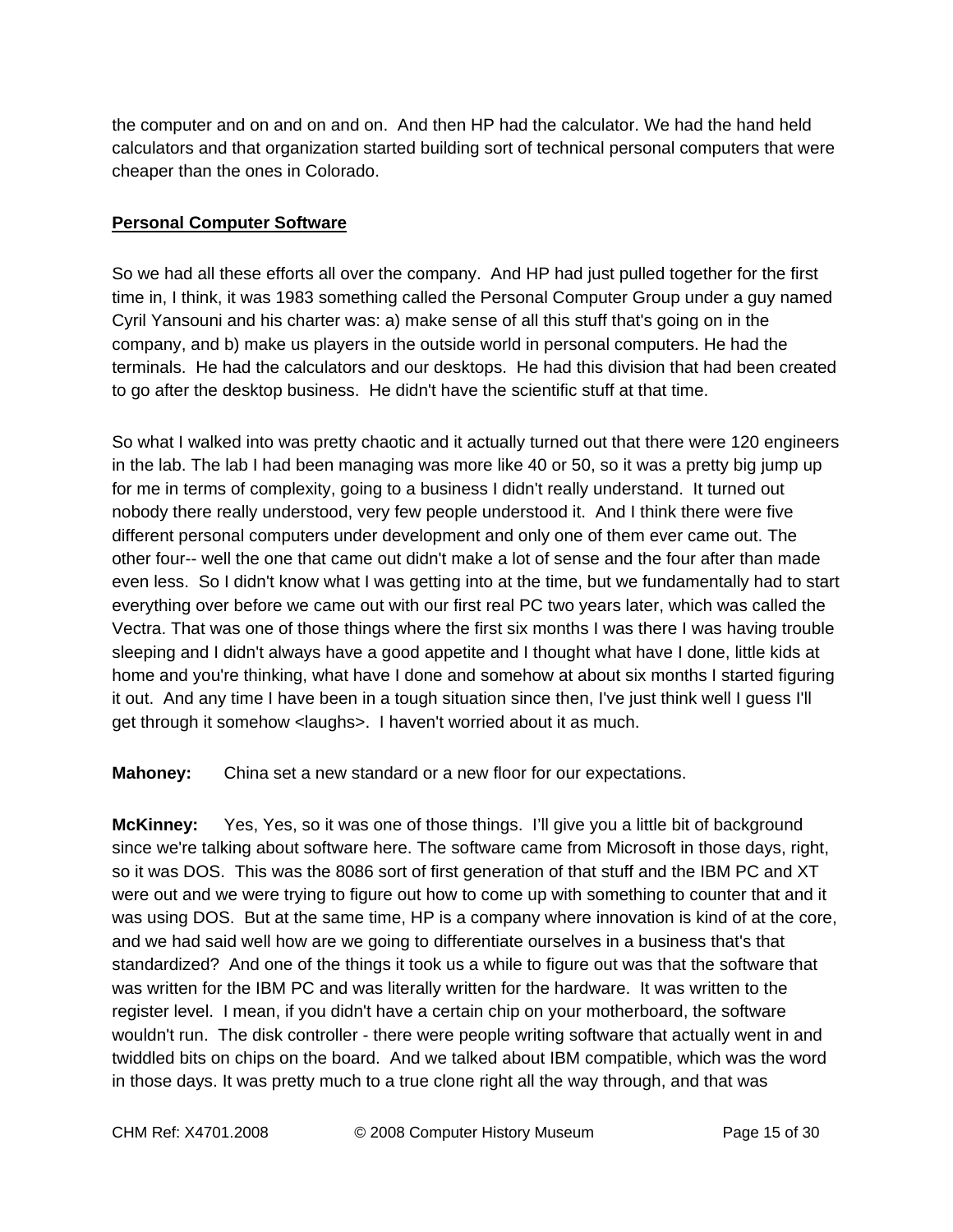abhorrent to Hewlett Packard, particularly the management. In fact, I remember when I showed John Young this first PC that we finally somehow got out that was a real PC, his questions is, "What's the contribution?" That was certainly a good question, no doubt about it.

So the hardware took a while to figure out. The reason the othe PC's we were developing never came out is that they were not even compatible with one another at the hardware level and we've been building terminals and other things where it didn't matter. We just had to make sure how it communicated with the mini-computer. It was standard and everything was fine. Well, so it took us a good year to figure out, oh my God, running the IBM and then at the same time the market. At that time by the way, DEC was out there with Rainbow and the Professional, I remember this. And they were incompatible with one another. So it wasn't just us. Texas Instruments was out, Compaq with their first luggable, AT & T. So there's this plethora of people coming out with MS/DOS machines of various types and we just felt this incredible sense of urgency that we had to get into this game. We were late. They should have hired somebody who knew this business better than I did < laughs>; it took me probably a year to really finally get to the core of what this really means.

And then, what I was going to say was, at the same time the market was growing and growing and growing for really IBM compatible PCs. And so, we reached a point in about probably 1984 where we went out to talk to the computer dealers who were selling the IBM PCs and they said that we're not going to carry software, because the products we had before weren't compatible with the IBM PC. So we had to have our own software, and I can talk about that a little bit. We actually paid ISVs to develop for our first product: the HP 150, and it was an MS/DOS machine but it was not even close to hardware compatible with the IBM PC. So we literally had to go out and pay Lotus and Word Perfect and all these people to port their software onto the HP 150. As time passed, two things happened. The lost opportunity cost of them doing that got very high. In other words, they didn't want to spend money porting to the HP 150 that doesn't sell that many. They needed to focus on the real market and put their R&D into adding features and capability. On the other hand the dealers basically said I don't want HP software on my shelves. It's not worth it. Retail is about SKU's [stock-keeping units] and turns and all that stuff and the dealers were the same way, and "This mouse works with all the IBM clones. I'm not going to carry another mouse for you."

So we were getting this message from both sides that we really do have to be fully IBM compatible. That was kind of what was happening on the hardware side where we actually said, okay how do we make a contribution in the context of that? And the only real major software issue we had was we had to get a BIOS [basic input/output system] somewhere. That's pretty low level software all right, so we found Phoenix Technologies and we found a way to get a BIOS because that was Compaq's secret sauce in those days, which was they had their own BIOS. But once you had the right BIOS, then Phoenix would adapt your hardware and then you'd buy MS DOS. Now you have a PC. And so on the hardware side, we were saying, well how can we innovate? How do we differentiate in that environment? We did do some things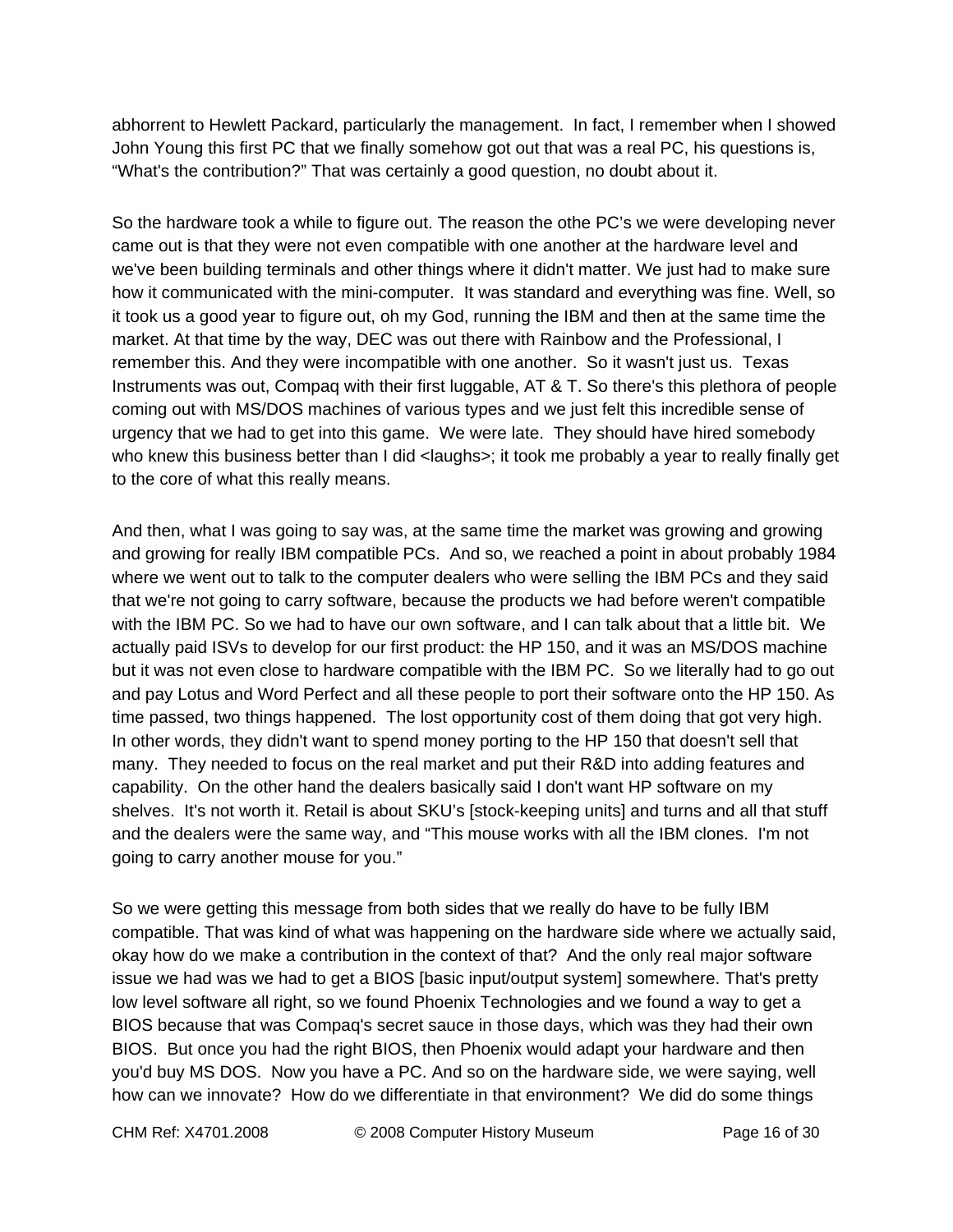like it was smaller and more reliable. But it's not dramatic. So then, the other thing HP was doing at the same time was they created a software division, called the Personal Software Division and their focus was to develop applications for HP's PCs. So in the beginning what that meant was, for the HP 150, which was not IBM compatible, HP had a graphics package and a word processor. They had sort of a screen management thing. This was before there was a graphical interface

So the software division existed sort of side-by-side with the PC hardware division and initially they were writing software for this product called the HP 150, which was really an excellent HP 3000 block mode terminal that we grafted DOS onto and it was an intelligent terminal. It was a DOS but it wasn't IBM compatible. So the software guys developed a series of applications, the basics: graphics, word processing, et cetera, et cetera for that, and then there was another group there that actually paid ISVs because we needed Lotus. All the customers said, "Well where's Lotus, where's Word Perfect? Where's this stuff."

So that was the original model. In about 1984, it became clear that wasn't going to work for two reasons. One is the applications that we were developing for the HP 150 were developed for a very small market. So that business couldn't ever make money if all it did was write software for the HP 150, so they started agitating saying we think Graphics Galley is a great graphics package and why shouldn't we sell it in the open market, which of course made perfect sense, although, their charter was to help differentiate HP hardware. So there were some tugs of back and forth on that. And then, as I mentioned earlier, the ISV part of it fell apart because, in 1984 you couldn't pay Lotus enough money to port to a non-compatible HP PC.

So, as we moved our PC hardware strategy to compatible, okay pick your shots but value added, compatible hardware, then the software strategy completely changed to, "we're going to develop a few software packages and try to compete on the open market and we're going to…" Then what happened is at that time Windows was starting. So that was kind of what happened right, and HP weren't very successful in selling their software on the open market because, of course, they didn't have a software sales force. They'd been used to this model, this historical model, that you kind of give away the software to sell the hardware. There's not enough margin in the PC business for that. And so this was a time when the software organization was kind of struggling and probably-- but in 1985 when we came out with our Vectra, which was our IBM PC compatible product, we did have a set of HP software on it in addition to the third party software, which we made sure that all ran. But as time went on through the 1980s, it became clear that HP had to really focus its software activities and had to figure out also how-- at that point in time there I think the software people realized, in order to get the volume we need to make money at this and to be a leader, we need a whole different way of going to market and selling. And there were some fundamental impediments in HP to doing that because HP had a hardware sales force. They didn't have a software sales force.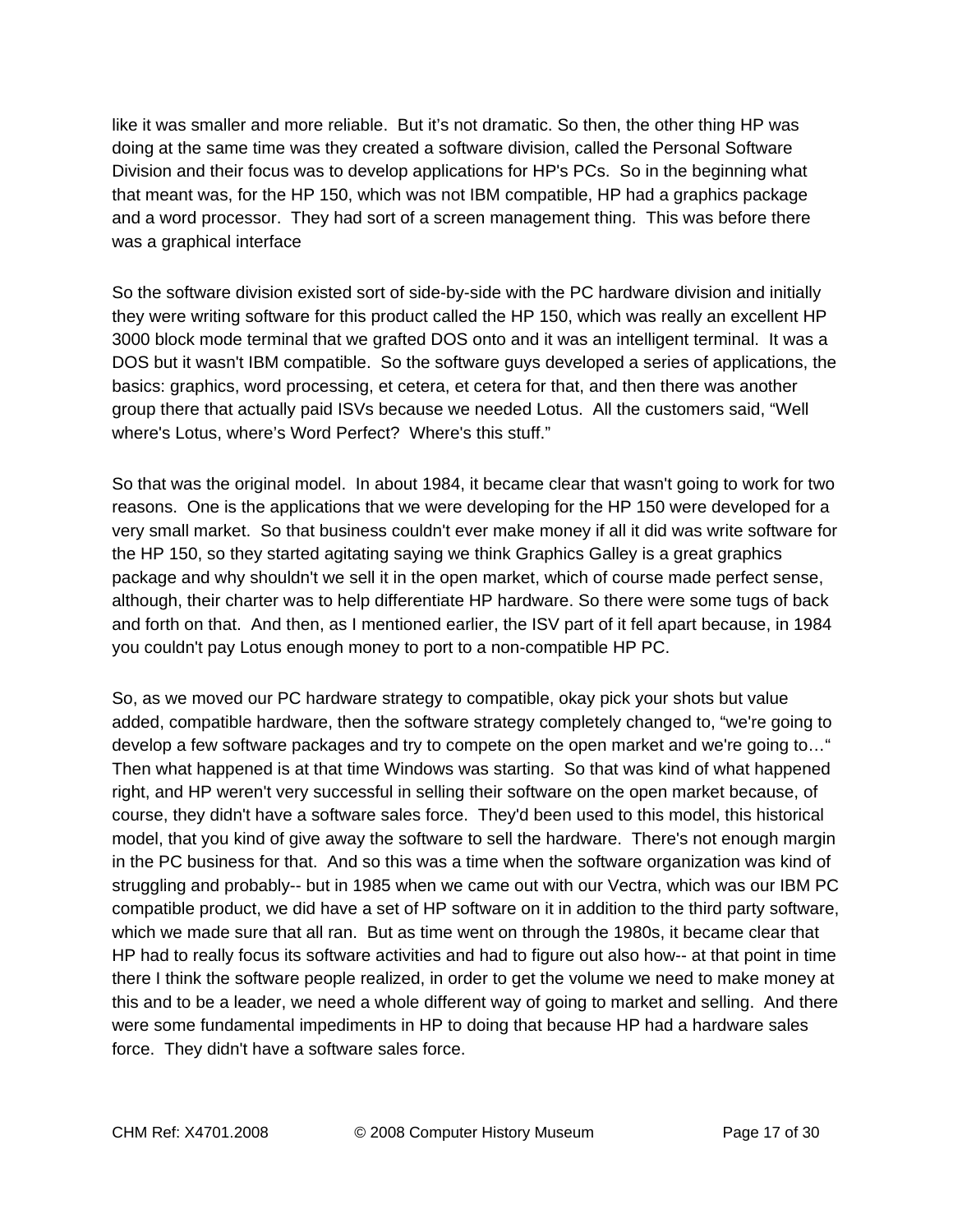**Mahoney:** Yesterday we talked about DEC and Data General.

**McKinney:** Yes.

**Mahoney:** One of the things that came out was how badly those two companies had handled the transition to the PC. They didn't handle it, basically.

**McKinney:** Right.

**Mahoney:** They didn't understand what was happening. Was it a wrench for HP to make the adjustment?

**McKinney:** It was.

**Mahoney:** What explains the flexibility to respond to this new market, their willingness to take that step and where comes the flexibility to recognize this is an opportunity to do it? Where did the former experience with minis fit into this?

#### **Competing Technologies**

**McKinney:** Well, if we follow my trail, the next thing I did is I went to work managing a software business that was targeting the minicomputer side of the business, which included PCs. It was a client-server computing model, so I can talk about that. But the question you're asking is a really interesting one and that is that, first of all, HP like DEC and Data General were late to the party in the PC market. I'm not that familiar with the story in Data General but I know in DEC because Ken Olsen was very public that the PC business was stupid. It didn't make sense. I think they were a little more top down, hierarchical in their management style and he said we're not going to do it and so they didn't until very late. HP had a very decentralized operating model where you have all these divisions and you've probably gotten a glimpse of this, and a culture focused on innovation and leadership and not, probably, a tidy way to rationalize conflicts. In other words, conflict was tolerated intentionally for a while until things kind of sorted themselves out, particularly new businesses. So what we had is a group in Colorado who had been doing these big high-end technical work stations and they're looking over and they're saying, wow, this PC business has taken off. I bet we could build a PC. So they launch an effort to do it. And then you have the terminal division, which always was an unfortunate name for a division but you had the guys doing the data terminals for the HP 3000 and they said, you know there's really not that much difference between an intelligent terminal and a PC; we're going to build one. And then you've got the guys in Corvallis and they're doing it. And so what HP's problem was, was that we had all these fragmented efforts going on and management wasn't-- some of the management had some pretty negative feelings about the PC business, particularly once we figured out to what extent the architecture had to be the IBM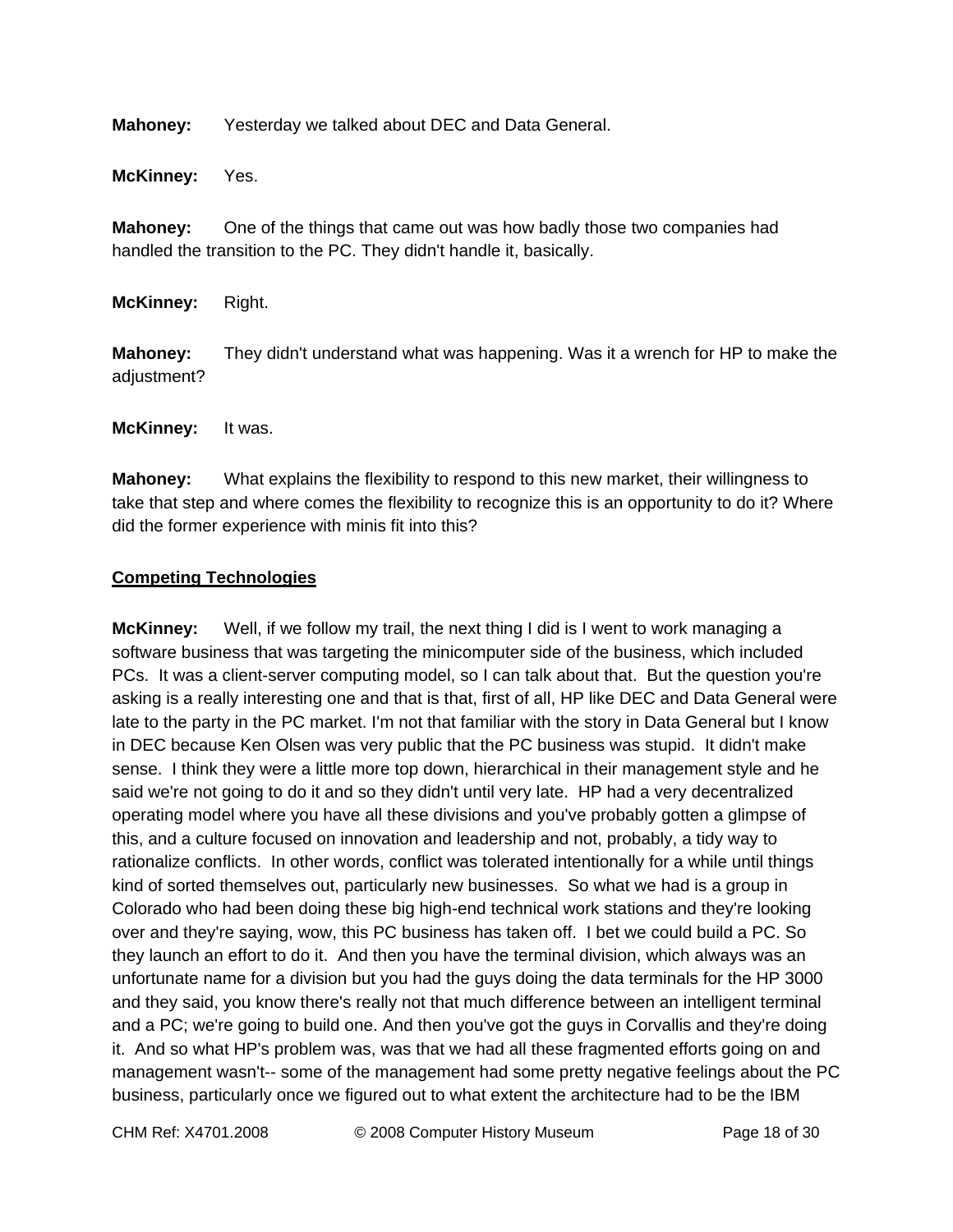architecture because that's just not HP. HP wants to make a contribution, which is not a bad thing. So it was a very chaotic, conflicted thing and, in fact, later, Paul Ely, who was running the PC business, about this time, when he saw us going down this IBM compatible road he said, you know, we can't do that and he started another project to build a PC out of HP's new computer architecture that was called PA-RISC [reduced instruction set computer]. And so he actually created a lab that was competing with my lab that was trying to create the first IBM compatible. So you had all this going on. So the good news in this is there was an awareness that this PC market existed and it was important and it was real. And you had a lot of smart people trying to figure it out, and the bad news was it took way too long to get it sorted out.

**Mahoney:** There was both a good side and a bad side to it. There was corporate acceptance of competition within the organization. You could see this as management saying there's a market out there. We're not sure what the shape is. Let's leave our people to each follow through on what their own vision of what it is about and see how things shape up.

**McKinney:** Yes.

**Mahoney:** But you could let that go on too long.

**McKinney:** You can and that's where, in the early days of the company, Packard and Hewlett would step in. Some people have said that HP intentionally set up competition. I'm not aware of that. It may have happened but I never saw it. It was more that one division that had one charter and another division that had another charter and the market changed and they both saw opportunities and it wasn't clear who was right or if both of them could coexist and what HP would let that happen. Let's see where this goes. And once it became clear, then a decision would be made or if it was prohibitively expensive, we'd say, "We really can't afford to do two of these. We're going to have to place a bet." So it wasn't completely hands off. But in these cases, both of these organizations were able to meet their business goals and they saw an exciting opportunity in this emerging PC business, so they went after it in their own way and that was a natural outcome of the way HP was managed.

**Mahoney:** You've got your divisions. They've got their mission. Their mission changes because the market changes.

**McKinney:** Yes, and they had been going along [a particular path].

**Mahoney:** You let that happen for a while to see what was going to happen.

**McKinney:** Yes, and you know when HP got in the minicomputer business, it was a very similar story. There was the HP 1000 and the HP 9000 and the HP 3000 and the HP 250 and then it kind of got all sorted out and they said, "Oh, we need [to have] one architecture and we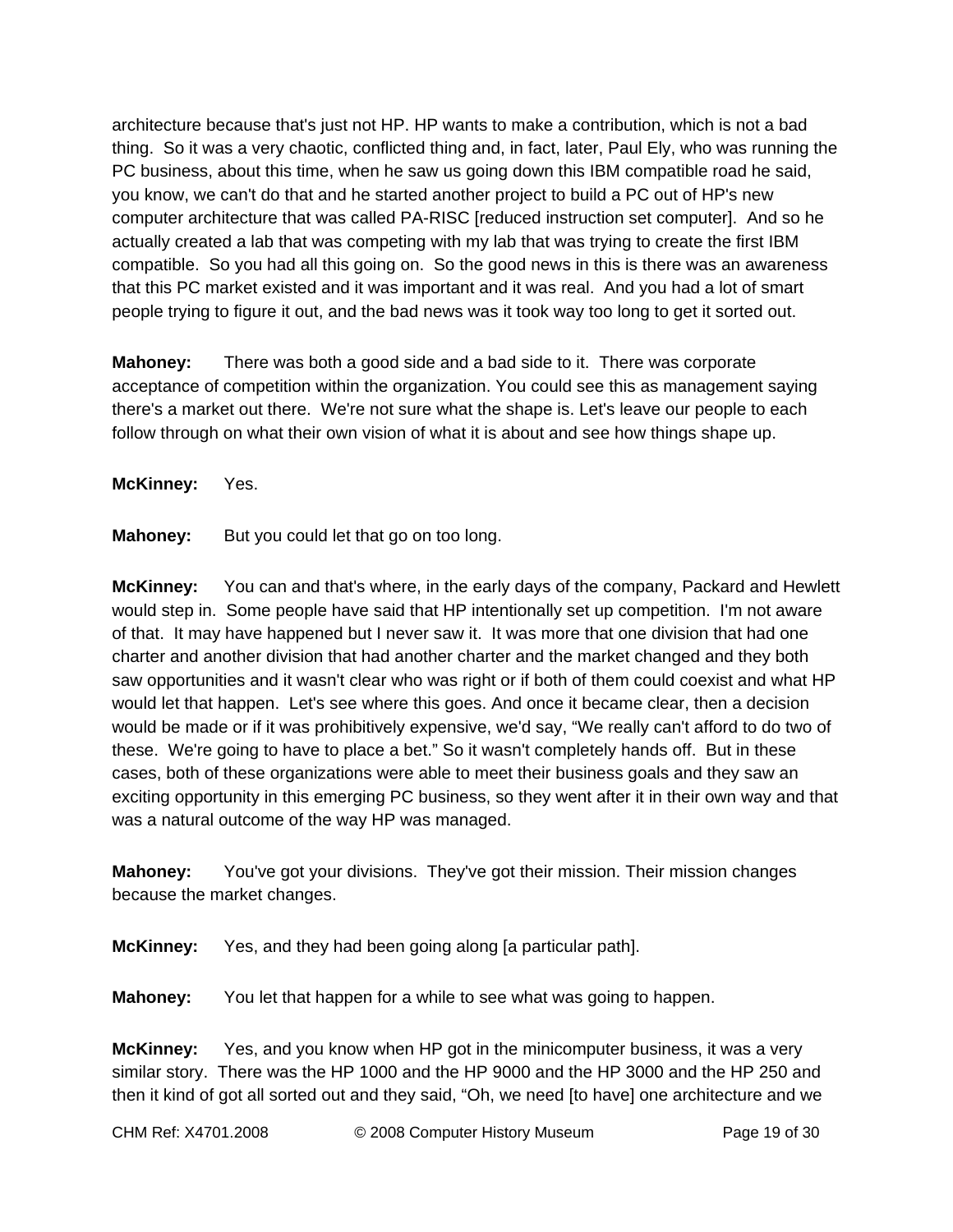need to be able to market [a product line]." One of the interesting parts about HP is it's just a very creative place and somehow it gets rationalized in time and it doesn't become a general problem.

**Mahoney:** Even though you have those various kinds of minicomputers being built in different markets, you're still dealing with capital equipment.

**McKinney:** Yes.

#### **HP in the PC Market**

**Mahoney:** When you go into PCs you're entering a commodity market.

**McKinney:** Yes, well we know that now.

**Mahoney:** Didn't it appear that way at the time?

**McKinney:** I think it was becoming more clear obviously as time went on. But I think in the beginning of this period there was still a hope that we could build a proprietary architecture product. Now obviously, how you sell it was one of the issues.

**Mahoney:** Who were you building it for? What did you think your market for that was going to be?

**McKinney:** Well I think in the beginning it was for major accounts who were buying the HP 3000. This is a little bit like the saying: "when the only tool that you have is a hammer, then everything looks like a nail."

**Mahoney:** The law of instrumental use.

**McKinney:** Yes, right. So, by the way, and we are digressing I realize, but when HP got into the computer business it was really messy, I mean just as messy as what I just described. HP was an instrument company and the management didn't want to be in the computer business and the view was the first HP minicomputer, which was what now is called the 1000 series, was basically sold to management as an instrument controller; instruments were going digital. We need to have a computer to hook those instruments together to make better measurements and eventually an acknowledgment of, "Oh gee, I guess we're in the computer business." And I remember, by the way, the same story with printers. I remember John Young, at one point, saying, "How big is this laser jet business now?" And somebody told him that it was a big number. He said, "Oh God, I guess we're going to have to care about it." So there's a little bit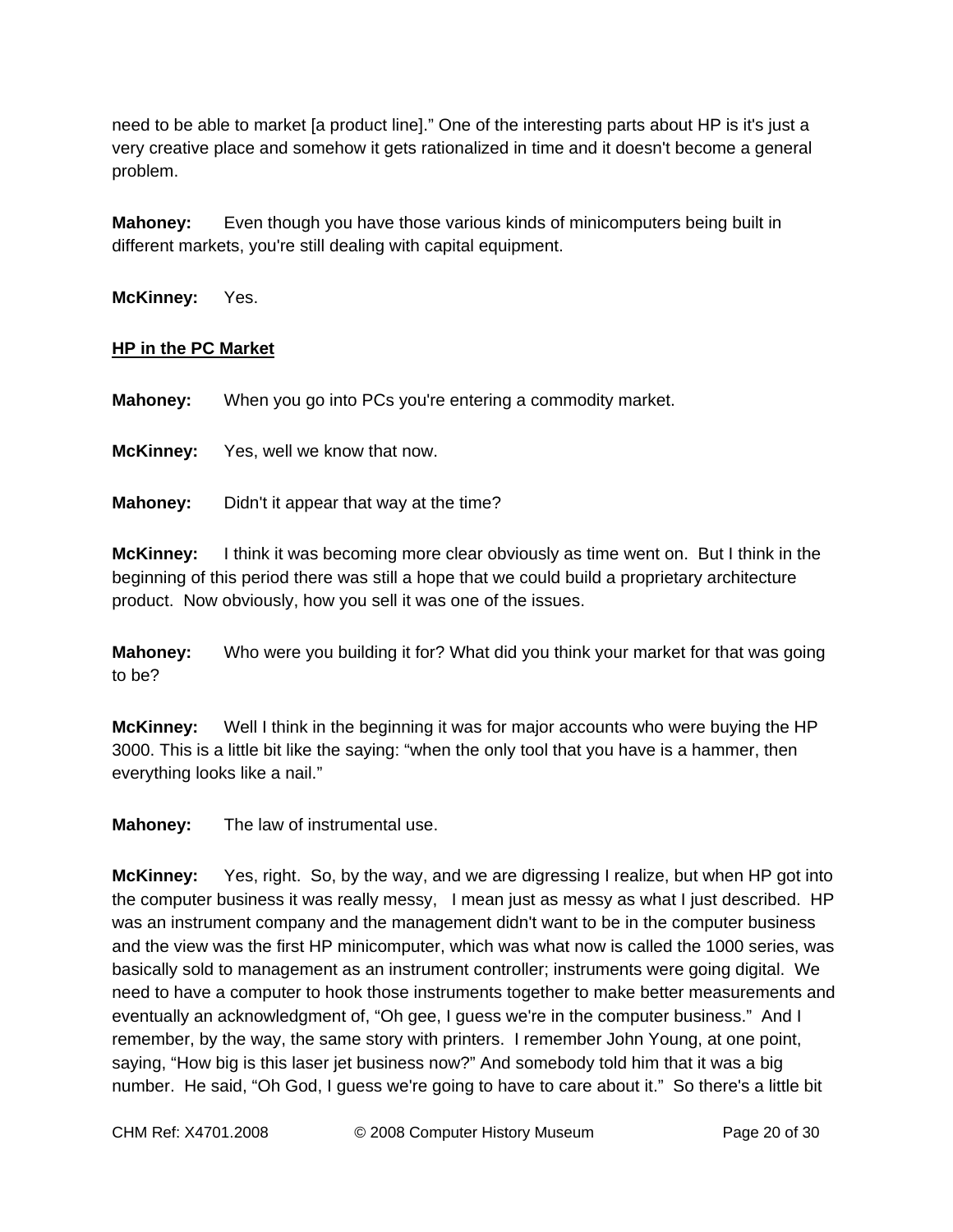of a pattern here with this. I may have digressed completely. So it was a bit of a messy story. But anyhow, if I could, about this time, I was R&D manager for the desktop PCs. We came out in 1985 with the HP Vectra, which was our first IBM compatible. At that point in time, we didn't need ISVs [Independent Software Vendors] because our hardware was supposed to run all the software. We had to have a lab to make sure it all worked together. We might do some joint marketing, et cetera. The PC software group had been reoriented to focus on trying to sell their own packages on the open market to compete, but as it turns out that didn't work too well.

#### **Mahoney:** Would those packages run on IBM architecture?

**McKinney:** Yes, exactly. Then, about that time, I was asked to also be the R&D manager for the PC Group, which included Corvallis; and Corvallis had just come out with their first notebook computer, which had huge compatibility issues; Corvallis hadn't really learned what we had learned about compatibility. Of course, the Apple Mac had just come out, so suddenly now everybody's thinking about bitmap graphics and this stuff and so on. I did that for about a year and then I got this phone call from a guy name Bob Frankenberg, who would be interesting for you to talk to if you can, and he was running a business unit in HP called the Office Systems Business Unit. And what that consisted of, it was kind of HP's answer to DEC's ALL-IN-ONE. I don't know if you're familiar with IBM's PROFS [PRofessional OFfice System] or DISOSS [DIStributed Office Support System]. It was basically a set of software that was sold along with the HP 3000 for email, word processing, database access. It was an Office Suite.

#### **R&D Management in the UK**

And there was a division in the UK, outside of London, that was responsible for the core of that and the email software for it. And so Bob asked me if I would go over. The Division Manager, Paul Ely, who was dead set against us building an IBM PC compatible, had left the company and hired the person who was running this division and so Frankenberg said, "Would you come over and run this business." So I went from being R&D Manager to being a General Manager of a software business inside HP for the first time. It was quite an interesting experience. The software we were building was called HP Desk Manager in the beginning and that was all HPs. It was kind of the core of the integration that linked all the software together plus the email solution. This was sold into HP major accounts along with the HP 3000. The sales force was not really paid for it or what they were paid didn't cause them to want to sell software. I used to say the profit went down the closer you got to the equator because in southern Europe they just give it away and in northern Europe they might charge a little bit for it. But we had this same sort of structural issue around the software business as opposed to software products and technology. We had really good technology in products and I think HP actually missed an opportunity to be a major software player by not understanding the fact that it's a business. It's not just the bits. We had great products but we didn't ever market them or sell them. We didn't have a sales force that was ever paid to do that.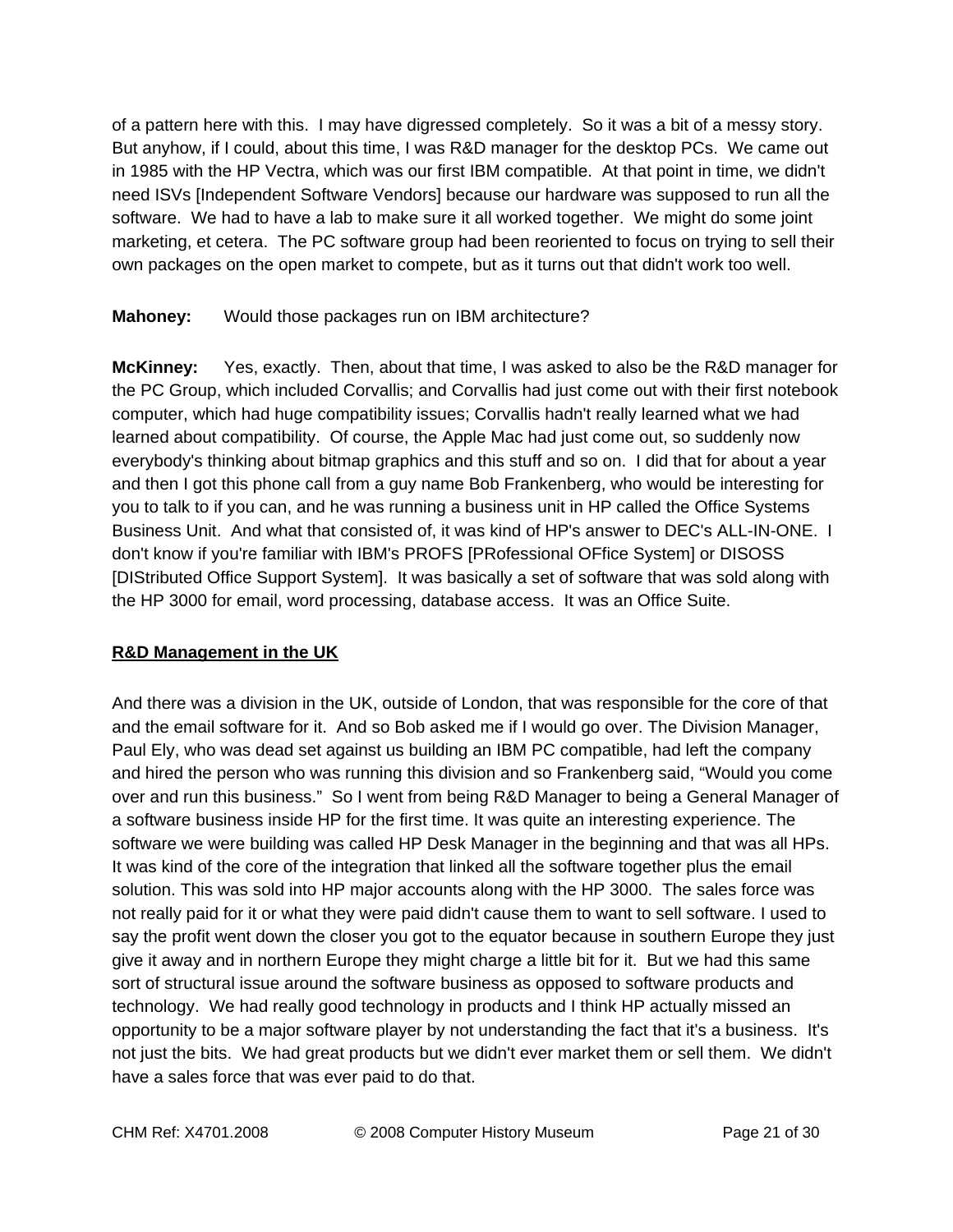**Mahoney:** Were you thinking that this was software that was going to run on the machines that you were selling?

**McKinney:** Yes, one of the nice things about working far away from Palo Alto was you didn't see management as much <laughs>. So they would come by maybe once a quarter, twice a year, but the bad news was it seemed like everything had changed in that time and you didn't know it. But I can remember this business was very small in revenue. As I recall, it was under \$20 million. It was losing money because, of course, if you're only selling that software on the HP 3000 and you don't even have a sales force that's charging for it, it's pretty hard to make money and I think we had a couple hundred people totally doing this now. And so I put together a plan with the team here. I said, we got to get this thing profitable and that's another core HP value is that you've got to make money. It's not everything, but if you can't make money you're really not around to do anything else. Packard always believed profit is what allows us to exist. First of all it's the best measure of your contribution and secondly it allows you to do the other things. I remember that the obvious conclusion is we've got to put this stuff on UNIX and we've got to sell it in the open market. I presented that to the guy who was running the computer business at the time and he said, "You don't understand, your software is to differentiate and sell our hardware." And I'd say, oh, okay.

So then we'd go back to plan A, and then next quarter they'd say, why are you losing so much money <laughs>? Well what I took away from this is one of my most important lessons: you just got to be clear about your strategic intent. And in both of these cases, in PC software and in the minicomputer software, there was confusion in the company over why are we in this business or, in fact, are we in the business or is this a hardware business where we are trying to differentiate the hardware. And if it is, then you can do that but there's a cost to that and ultimately in big markets that doesn't work because someone else, some other software player is going to come along targeting a broader market. Anyhow, I was there. And then about this time, Frankenberg found this project in the HP labs in Bristol, England, that became known as HP NewWave. I don't know if you've ever heard of HP NewWave, but the Mac had come out. That caused the hardware people to start thinking a little more about that too and then Windows came out, but it wasn't really that successful if you recall.

**Mahoney:** I remember the early versions.

**McKinney:** This was not unusual with Microsoft, but the first versions aren't always great. So there was Windows 1. And our customers, these MIS people we were calling on, were saying, "We really like this client/server idea." Frankenberg had been, I think, one of the first to basically say: instead of terminals we were really going to target PCs, network to our HP 3000s for email for our products. So we had a pretty big effort in the DOS era on moving Word, the client side of word processing, onto the PC platform and selling these integrated office systems that included HP 3000s and PCs. So that was our strategy. But HP was still really struggling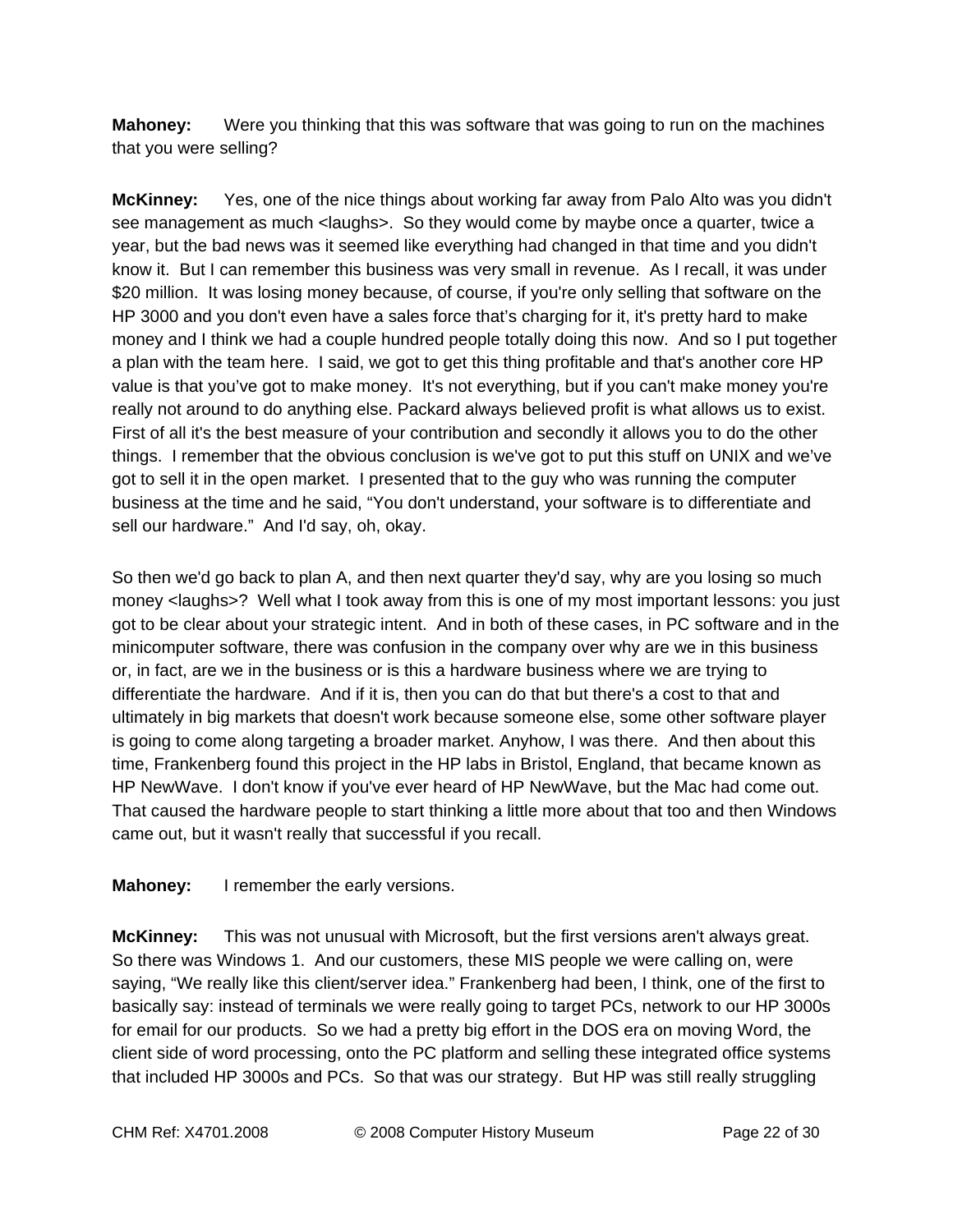with, how do we make a contribution in this commoditizing PC market? And customers were saying, "This stuff is too hard to use. We have all these repetitive tasks and they're not easy to automate and so we like Windows but it really doesn't seem to solve our problems." And so forth. Frankenberg saw this prototype in England that essentially was an object oriented user interface. It's the way computers look now, and this was 1986, and he sort of bet the software farm on this thing called NewWave. So he picked it up.

He moved it to Santa Clara, here to this personal software division, which I described earlier, this application and said, "We're going to differentiate ourselves by putting an environment on top of Windows that is going to have an object oriented system, drag and drop system." And we built in this agent capability that allows people to easily automate tasks and stuff and this is going to be the differentiation and we are going to develop a few NewWave applications ourselves. So everything sort of moved to this NewWave model. The guys in Santa Clara started working on NewWave Word and NewWave Graphics and so on and in Pinewood, where I was in the UK, we did a NewWave mail product as well. But the guys in Santa Clara were responsible for getting this basic environment to happen, this NewWave environment, which technically was a Windows application but it fundamentally completely redid the user interface and had an object oriented data structure.

**Mahoney:** By the way, it runs on top of LINUX.

**McKinney:** That was later; it was just on Windows at the beginning. Meanwhile I'm over in Pinewood and I was much more focused really, at that point, on the minicomputer side of things rather than this one NewWave application. And I ran a marketing center in Europe to try and get all our software to market. And then in 1988, Frankenberg asked me to come back and run the division that was responsible for NewWave. By the way, you notice I was willing to move. <laughs> I thought living in the U.K. would be fun and our kids were at a good age for it and my wife and I were always interested. We were more interested in living there than Seattle, let's say, and it was a temporary move, not a permanent move, so we decided the timing would be good.

**Mahoney:** Did it work out?

**McKinney:** Oh Yes. It really did. It was a great experience.

**Mahoney:** We've taken our kids abroad a couple of times.

**McKinney:** Yes, my kids are still incredible travelers and we still have very close friends [in the UK]. In fact, we are heading over to the U.K. later this month and are going to spend about a month vacationing with friends that we made when we were there, so it worked out on many fronts. But like all moves, they have their challenges.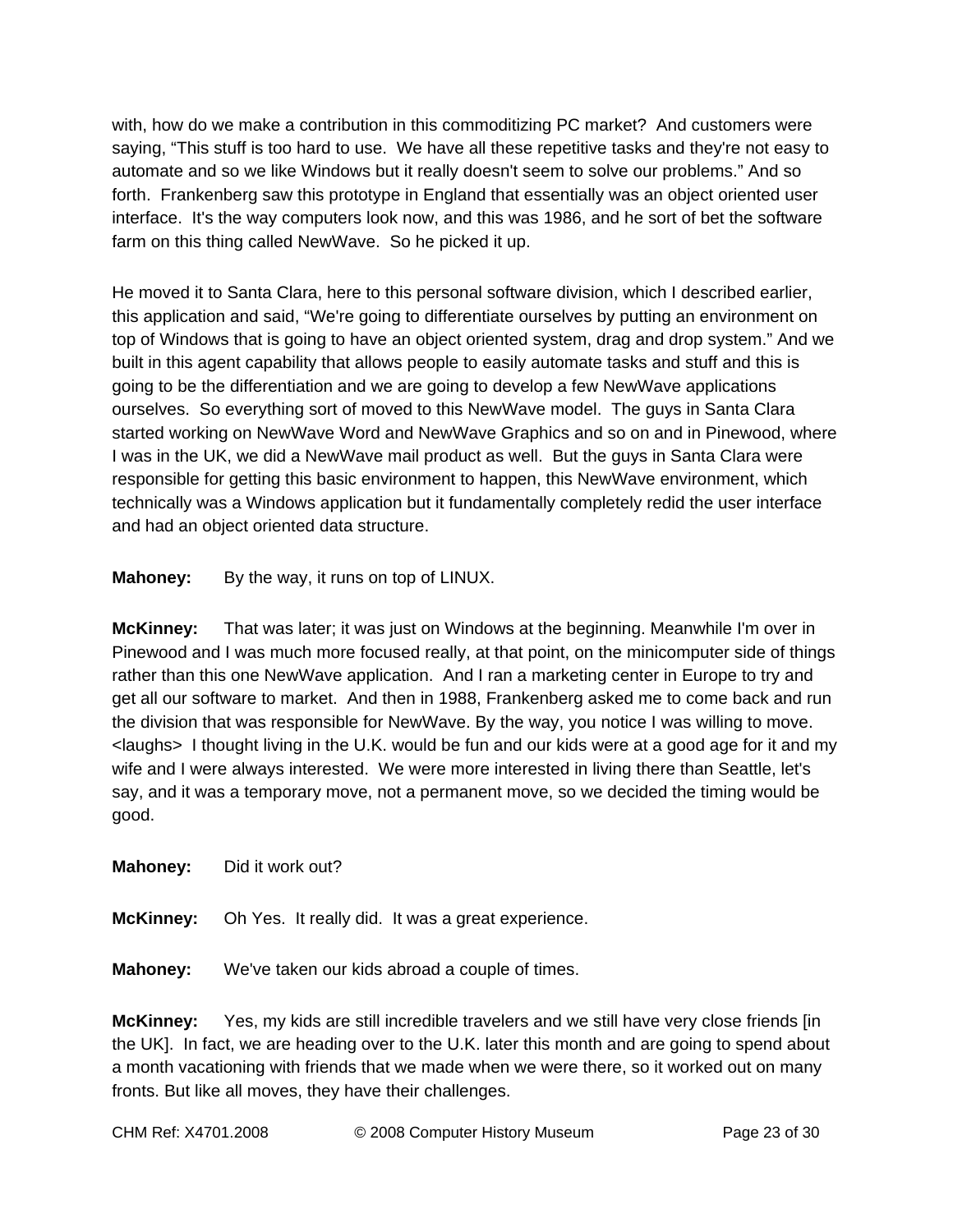### **NewWave**

Anyhow, I came back and the problem with NewWave was that they were having trouble getting it done. So I was asked to come back [to the US] and told that we have to get this thing out. You're probably going to talk with Phil Sakakihara. He was the R&D Manager for NewWave and though not the original brains behind it. But once it got moved from the UK, he became sort of the real technical leader behind that. At this point in time, Microsoft thought NewWave was a great thing, I mean, because Windows was not yet successful. There were very few Windows applications.

The fact that a company like HP would do NewWave, they just thought that was great, but later they changed their mind. Windows 3 was the version that finally became successful and then Apple sued HP for infringing on Mac copyrights based on the Look and Feel. They sued HP and Microsoft, which upset Bill Gates to no end and Gates actually then started running around and telling all our customers not to buy New Wave and it's a long story, but that certainly wasn't helpful. It wasn't in any way the only problem. NewWave was a lot of software and it required a lot of hardware, so it was kind of an expensive system solution. That was one issue with it. And by the way, we were selling NewWave. It was viewed as a direct HP sale to a corporate account, so it wasn't viewed as go down to, at the time, CompUSA and pick up a box and put it on your computer.

**Mahoney:** So you still had the earlier business model.

**McKinney:** Still had that business model.

**Mahoney:** You're going after the corporate sector?

**McKinney:** Right and in fact, what you do is you sell MIS and the MIS people are going to do a bunch of work to integrate their solution and you are going to come to work on Monday and there's a NewWave workstation on your desk and you just play with it. You don't have to understand how it works. You don't have to configure it; it's all done for you. So again, this was the direct selling into corporate accounts. That was the target.

**Mahoney:** Was the idea that the MIS divisions within the corporations would then customize it to their particular needs?

**McKinney:** Right, Yes, I guess you had two customers. You had MIS and, if marketing was going to be the place they were going to deploy it, you had to sell it to the marketing people as well. But the MIS people were going to do the work and in those days, there were still a lot more MIS people there.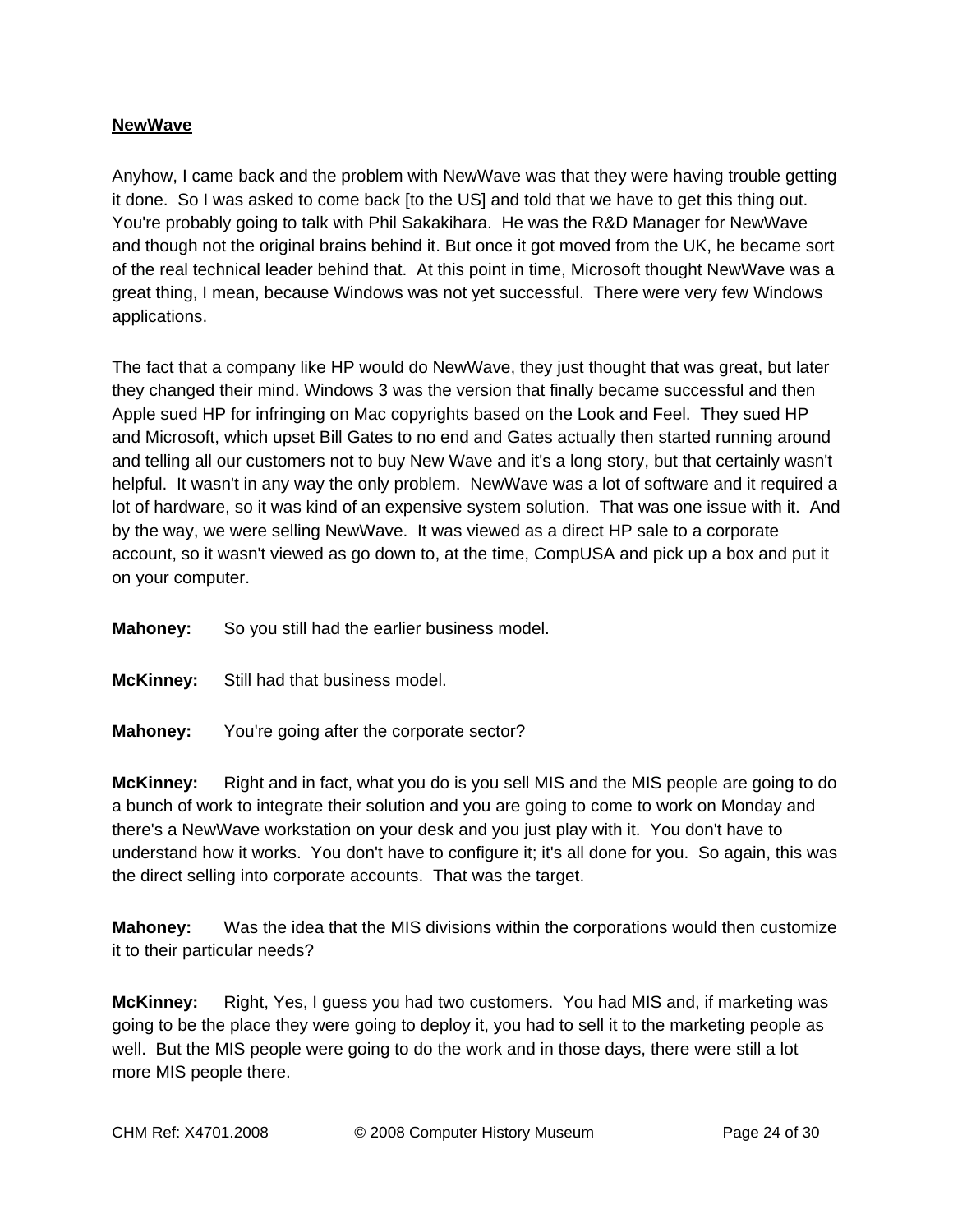# **The Changing PC Market**

### **Mahoney:** Now were you going to leave the application software on it?

**McKinney:** We had the Vectra line. We kept coming out with 286s and 386s and that business was going okay, although there was a similar go to market problem on the hardware side because most PCs weren't being sold by major account sales forces. They were mainly sold through dealers too. HP in that era, one of the problems, was still thinking about it as kind of a minicomputer go to market model, not that we weren't in the dealer channel, but where was the primary focus. In fact, a related story from this time, when I went to Pinewood, HP had just come out with the LaserJet. And Pinewood was so tired of all these printers coming out. They said, "We're not going to write a driver for the LaserJet with our software in it." And the LaserJet came out with - I don't know if it was a RS232 or something. It was an industry standard interface instead of a proprietary. The LaserJet guys targeted the broad market and that was viewed as heresy at the time because HP management was still all HP 3000. It was a corporate account. It was selling systems, yes.

Vectra was doing much better but still not a runaway success at that point, in part for that same reason. Of course, how you price and everything is related to what channels you go through and so there were some pricing issues too. But what happened on the software side is we then went into corporations selling this solution: HP 3000, Vectra, NewWave, and then a set of new applications that came from HP. Okay, now we are back in the ISV business again because as it turns out, Windows applications could run on NewWave unmodified. But to really take advantage of NewWave, they needed some additional APIs that were created, and so you really wanted the ISVs to really support the object oriented model and some of the drag and drop and the agents and some of these capabilities, then the ISVs needed to do a little work. Well, this is kind of the same story all over again by the way.

In the early days, when Windows wasn't a success, we had a lot of ISVs. The leading edge Windows ISVs were all supporting NewWave because they loved the technology. They thought it was really cool. It didn't take them that much effort. It was much simpler to do than, say, the earlier HP models. But once Windows took off and Microsoft started introducing their Windows applications, those guys said, "Whoa, I don't have time for this stuff. I got to go after the broad market." And so we started having the same mistakes. This was in some sense a similar mistake made again, which is that it became clear that it was increasingly difficult to get ISVs to spend the opportunity cost to put effort into this product, which was really cool technically but wasn't targeting the broad market. And then about that same time, Microsoft went extremely hostile and Gates literally personally went around and told some of our big customers- -I remember American Airlines, and Proctor and Gamble-- big corporate accounts who had committed to NewWave, and he basically went to the head of MIS and told them they made a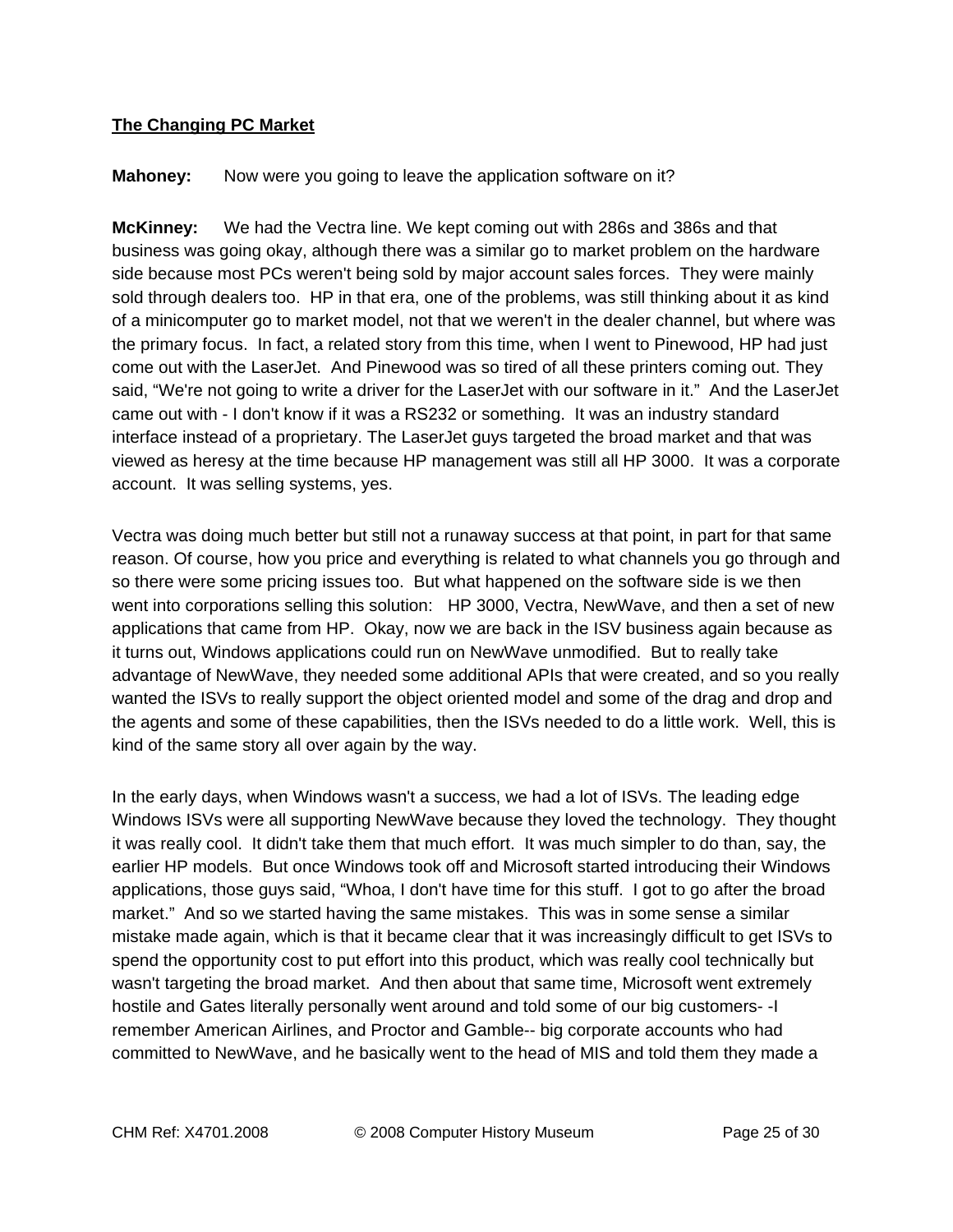huge mistake, that Microsoft was going to have something better soon. Well they did eventually, but it wasn't soon, so you've probably heard these stories before.

# **Mahoney:** Well, I've heard them except the company was called IBM.

**McKinney:** Yes, right, right, so it wasn't only IBM. But ultimately what happened was that NewWave was a problem. Actually John Young at one point said, "How much have we spent on this?" This is like three years into it. And I can't remember the answer but it was tens of millions of dollars and he said that it had been pretty good advertising. So it was a big differentiator for us. It got a lot of attention in MIS. Ultimately it was not successful and by then Microsoft was a major application player in the Windows era with Microsoft Office and that sort of thing and eventually the window had pretty much closed on that.

# **Another Shot at the PC Corporate Market**

We did make one last attempt. There was a management change in HP where Dick Hackborn took over the PC business, which included the PC software. And Dick was a real solid guy saying that the business has to make money et cetera, et cetera, et cetera. He said give us a year to see if we can, with a completely different model now, independent software, target the open market. Let's see if we can make a go of this thing. And we had goals for every quarter. We'd review with him. And we came up with a product called Dashboard, which was a PC kind of a toolbar, so it was kind of like NewWave Light. It was designed to make the PC much easier to use but it was designed for the real market, in every way. It turned out that product dominated its segment but it was a very small segment. It was a few million dollars a year. And then NewWave, we could never figure out how to get NewWave, it was such a complex product and we actually spent a fair amount of money trying to position it in CompUSA and these places, and we never could. By then a product had come along called Norton Desktop for Windows and that kind of defined the desktop. We used to call NewWave an environment and people would say, what's an environment? Does that include the furniture?

By the way, an interesting lesson was that consumers like choices. And if you do something and you say oh this is unique, that's not a good way to sell something because people want to compare. People like good, better, best. Now we could have established a category, but people want to know it's better than this. It's better than that. So we struggled, I think on the marketing side of NewWave to try to create a mass market. And then Norton Desktop came along so we sort of positioned it as a better one of those, but after about a year or more we basically said, the window has closed right now in PC software and we basically exited that business. So I think we sold Dashboard. We sold one of the products actually to Philippe Kahn, who then turned around and sold it to Motorola and made a bunch of money on it. But we sort of divested us ourselves from the PC software.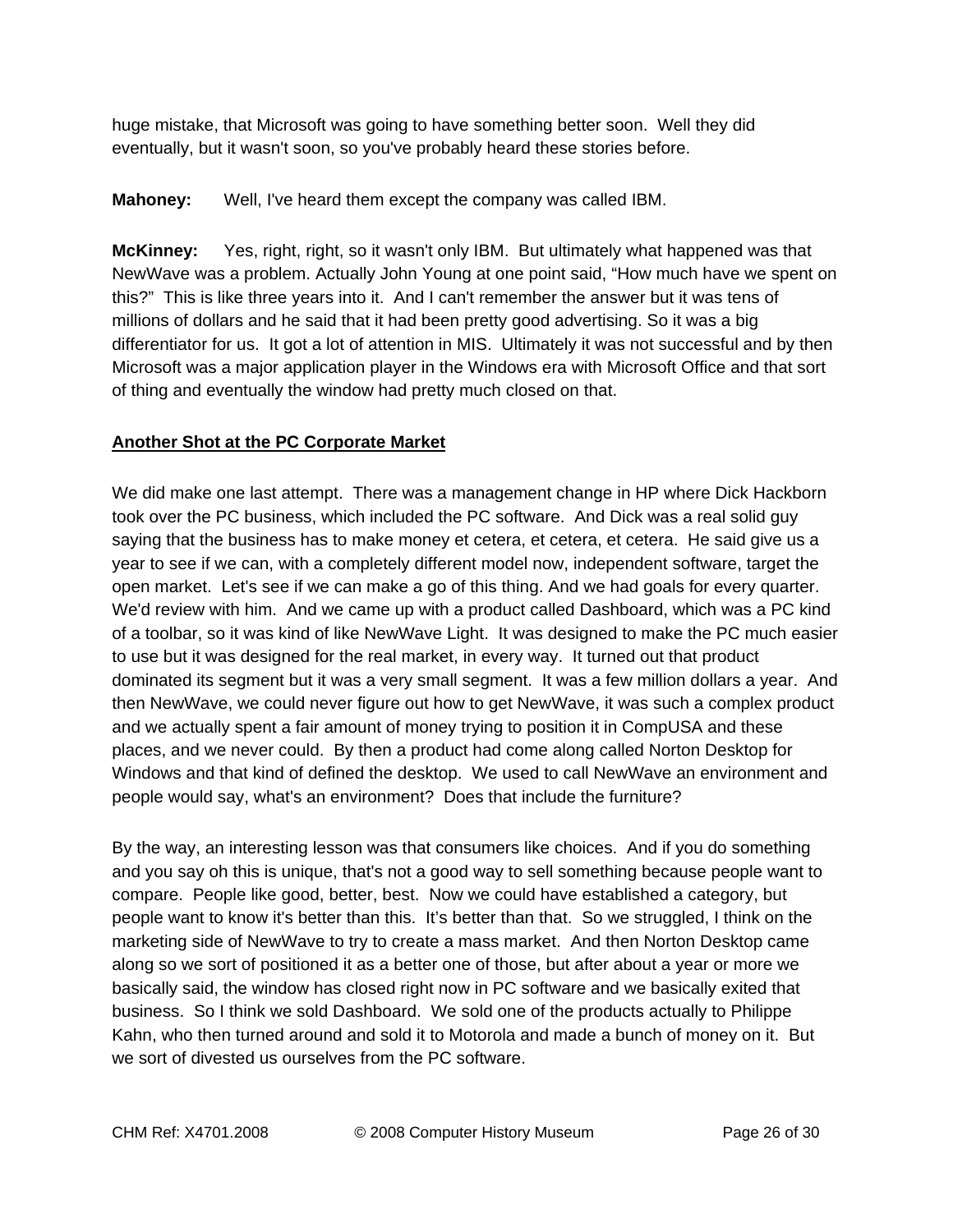**Mahoney:** Your ISVs here were companies that you were looking for to patch up the incompatibilities between your product and Windows?

**McKinney:** Well, are you talking about in the NewWave era?

### **Mahoney:** Yes.

**McKinney:** In the NewWave era, the ISVs were the early Windows ISVs. Micrographics is one company. It was a company in Texas that had a great graphics package. I think SAMNA, which ended up being bought by Lotus had a product called Omni or OmniPro, which was a Windows word processor. So in the beginning of, in the early phase of Windows, there was a new set of ISVs that came around. Usually the WordPerfect's of the world didn't move very fast. It was just like HP and the minicomputer business. It was hard to get excited about the PC business. So they were dominated in the DOS world and they weren't as quick in embracing Windows as some of the new startup ISVs were. We were working with the leading Windows ISVs at the time and asking them to enhance, to support the NewWave APIs in their Windows apps. So it would be the same box. Micrographics, I forget what the name of their product was, but Micrographics Graphics package for Windows and then it would say and NewWave. And so it's the same code, it's the same box. It solved a lot of the problems we had before in the DOS era where the dealers had to carry a separate piece of software for the HP 150. But at the same time, it still required Micrographics to do work in order to support NewWave. And so ultimately that became an opportunity cost issue for them, is the way I look at it. They were very enthusiastic about the technology. They thought it was great. That's where things were going, and they liked being associated with us because it differentiated them. But once Windows 3 took off like mad, suddenly you've got a mass market. You've got Microsoft coming at you with a whole suite of applications that became Microsoft Office and they basically said I think we've got a truck coming at us.

**Mahoney:** They've got to develop the product in such a way that it runs on Windows and it supports NewWave. And at one point, Windows is here and NewWave is here, and then Windows gets a larger and larger part of the job. Then the cost of doing that simply isn't worth it in terms of sales for them.

**McKinney:** Yes, I think they were directly threatened by Microsoft's application effort and if you are back in the DOS era, Microsoft wasn't a major player in applications, but Microsoft bet on Windows before anyone else did. And so when the Windows transition really took off, Microsoft annihilated WordPerfect and Corel and all these people who had been leaders and Lotus, who had been leaders in the first generation of PC applications. And so the guys we were working with just saw this enormous threat with Microsoft. They had to put all their effort into defending themselves against Microsoft and so that extra effort to support NewWave was just too great an opportunity cost to do it. And then I think the fact was that NewWave was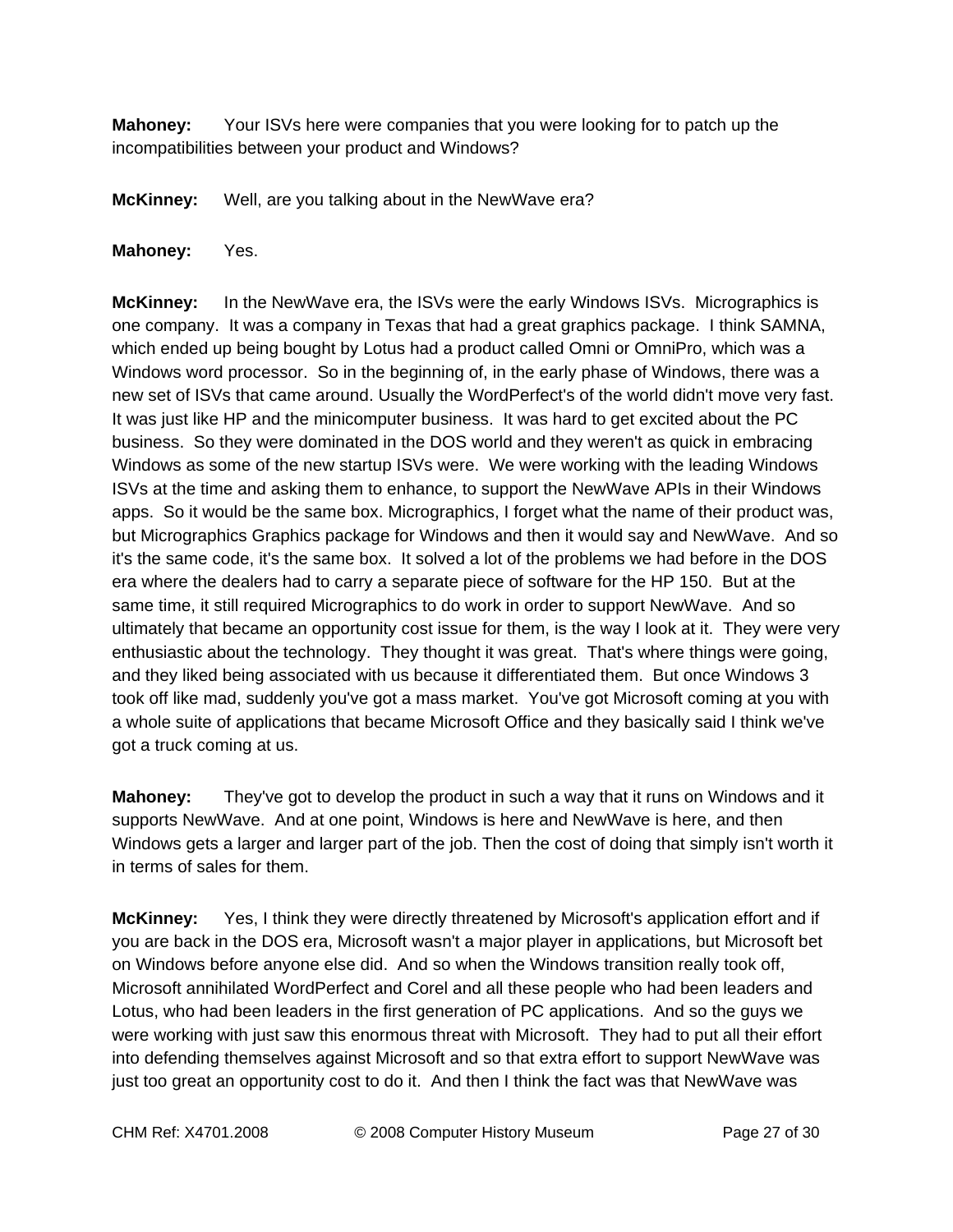succeeding in the corporate market to a degree, but it certainly was not becoming a mass market success and never would; so, they really had to curtail their efforts there. So what we did is actually we invested in NewWave to make standard Windows applications be able to do more. That was kind of our counter. We said, okay we got it, only our applications are going to take the time to support these APIs. But now that we know that, we can add capability to NewWave that will allow us put wrappers around standard applications that maybe wouldn't do everything, but you could still do a lot more than you could with standard Windows. So we went down that path for awhile. But ultimately, I don't remember the years exactly, but ultimately this would have been the early 1990s, we pretty much made the decision that we have to support our existing customers, which we did for years, but we basically are going to stop any new development in PC software for now.

### **Mahoney:** So you did stay with that original corporate market?

**McKinney:** Yes. Well there was an attempt at the very end when Hackborn took over and he'd done the LaserJet and then the Inkjet and he was probably the guy at the top of the company that was most savvy about how to really play in the open market. We'd pitch to him, "Let us try that in PC software," and so we did, for that last year, make a go at that and we weren't successful. By the way, there is an interesting story about that time. So once we did that, we did our homework finally and said, "Oh, yes, this is where software is sold, that's where we need to be." At that time CompUSA was a huge seller of software on the open market and that's in particular where tools like Norton Desktop for Windows, tools that we were creating, if you think about it, were sold. And so I went to the guy who was running HP's reseller sales force, all the people, dealers through retailers, who resold our products to end customers. And I gave them this nice presentation, we'd done all this homework, Hackborn is supporting us, and this is where we need to go and we think CompUSA would probably be the best place for us to launch. And he basically forbade us to do it. He blocked the channel because he said if CompUSA gets our software, the next thing they're going to want is our printers. Well, the irony of this, of course, is that largely became HP's printer business. The retail business in printing is enormous for HP today and very, very successful. But again, he was trying to protect HPs dealers, the commercial resellers from the retailers, so he's got a business and if we are out here causing all the problems, they're going to be mad that these retailers are getting some HP products. He was more concerned about protecting his current business than growing a new one. So there's a common theme. But, although it took a fair amount of work, we ultimately did get access to the channel. But we weren't successful with it, so we did try the open market, the PC software open market. We did try to go after the broad market for about a year, but I was the first one to say, "Listen, we're falling short of our goals A and B. Look what's happening out there." Microsoft was taking over the world with Microsoft Office and the game was over at that point in time unless you wanted to really be a niche player, which didn't really make sense for HP. We didn't need to. There were lots of ISVs out there that used our hardware. We were compatible, so our hardware had all the applications they needed.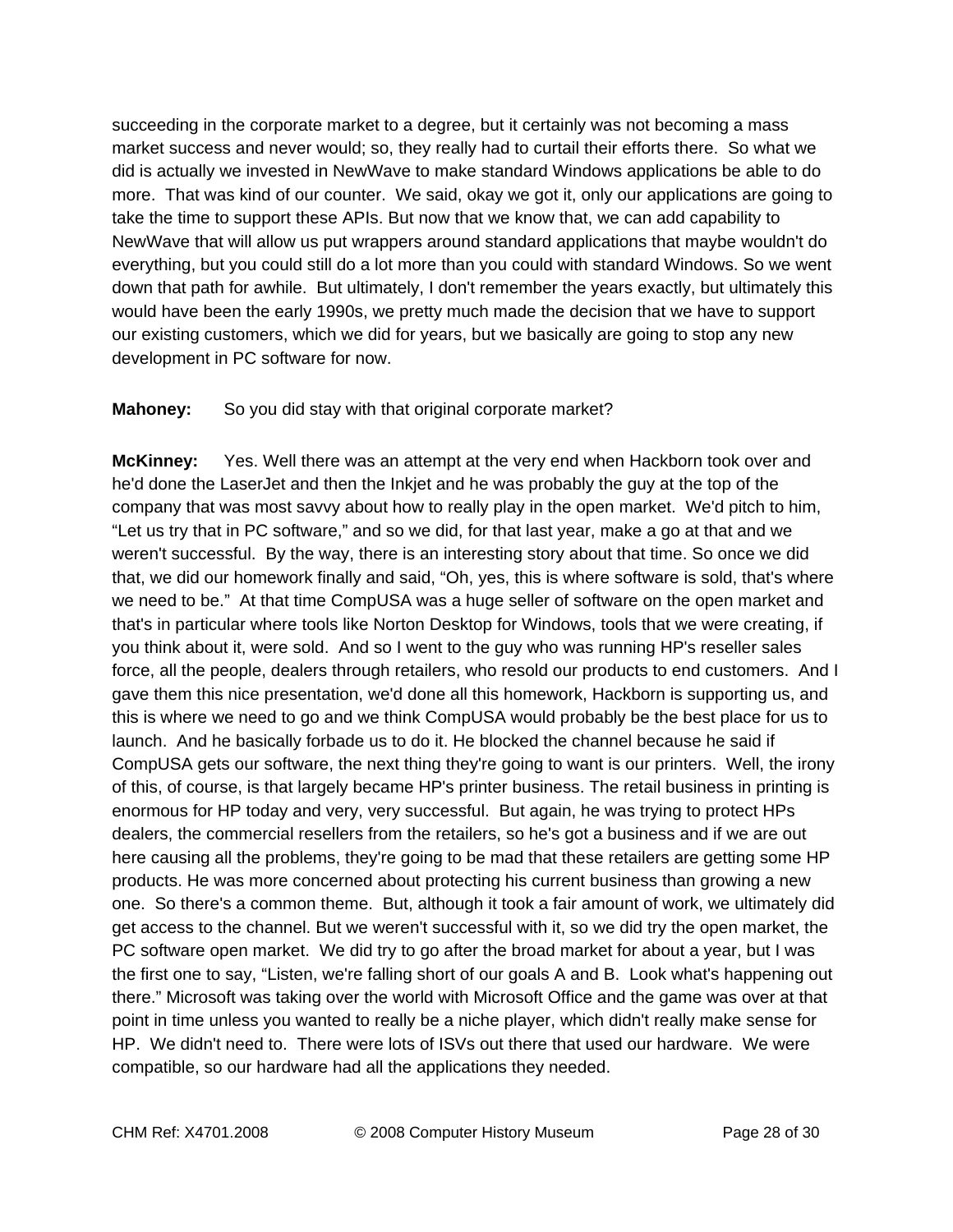**Mahoney:** In order to get into the business, HP had to basically look like somebody else. If you are going to get into the commodity market, then it was going to have to be IBM architecture with the Intel machines.

**McKinney:** Yes, essentially what the market was telling us was the game was over, at least for then. I mean obviously, it's funny now. People don't even think about it as IBM. I mean IBM's not even in the PC business anymore, so people don't think of it as IBM compatible anymore. It's just it's a PC. And the definition of compatibility has obviously changed a lot. But at that point in time, it was IBM compatible and that really stuck in the craw of most of HP's top management as Bill and Dave never would have built a clone.

**Mahoney:** The decision was to go with the Intel 386 chip as opposed to following Apple over to a Motorola chip or something like that?

**McKinney:** Yes, although that was another big controversy because the technical workstations in HP, at that time, were all based on Motorola and all the computer scientists knew that it was a better architecture. But it didn't matter because IBM PC used Intel and that was where the market was, Apple I don't think was using the 68000 in those days. I guess they did on the MAC, didn't they?

**Mahoney:** Yes, the MAC had a 68000.

**McKinney:** But you couldn't build an Apple clone because you couldn't buy their DOS, because they chose to keep their stuff together. So the only market that was really accessible to us was building an IBM PC compatible and then trying to find out, over time, how to differentiate ourselves in that business. I think an interesting perspective on it is the great success of Dell and they differentiated in how they sold the product. The product wasn't differentiated but they differentiated through direct selling. So I think the question of, what's your contribution, back to the question John Young put shivers down my spine by asking me. It's a great question, but you need to answer that in a business context, not just in a technology context.

**Mahoney:** Ultimately with operating systems for minicomputers, you're going to have to basically go with a version of UNIX.

McKinley: Which by the way, we ultimately did.

**Mahoney:** I know.